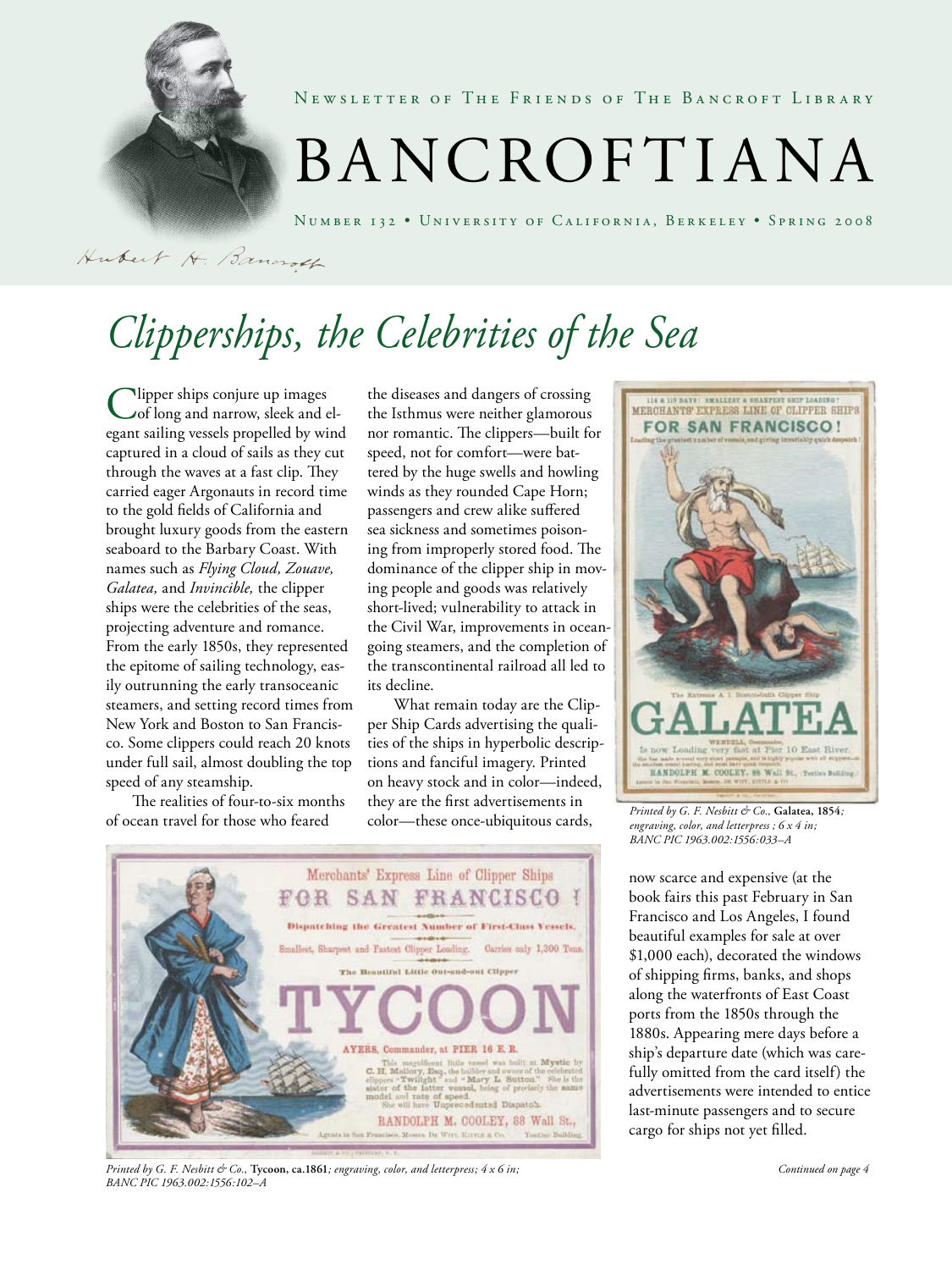

 $\mathbf{l}_t$  is starting to get exciting.

We have begun the count-down to May 23, 2008, when we shall close Bancroft-in-Exile off campus and begin the process of moving 80 staff members and 40 student employees back to their permanent homes in the Doe Library Annex, along with a significant portion of Bancroft's holdings of over 600,000 books and journals, 55,000 linear feet of archival materials, almost eight million photographs, and 25,000 maps. For the first time in almost 150 years, the collections will be stored in a seismically safe and climate-controlled building with state-of-the-art security systems.

We still must store little-used books and archival materials in the Northern Regional Library Facility in Richmond, but our storage capacity on campus will be about 25 percent greater than before, thanks to the addition of compact shelving. When we return we shall have shelving sufficient for five years expansion at historic rates of acquisition. The basement and first-floor storage areas (the latter with 12-foot-high shelves) have been sized to accommodate 20 years growth; and additional shelving will be purchased as needed in the future. It is going to be an interesting race to see whether the decline in paper archives over that period and the increasing amount of "born digital" materials will allow us to approach something like tion do not contain rare or unique a steady state of storage. I am betting that paper wins. The paperless office and the digital book have been touted for many years, but the archival community sees no certain sign of them.

University Librarian Tom Leonard pants of the renovated building, early in

### *From the Director*

## "Home Stretch"

collections immediately after the 4th of July, and Bancroft staff will move back along with their collections over the next several months. Thus the staff of the Mark Twain Papers and the Center for the Tebtunis Papyri will accompany their collections to their new homes on the third floor, with the Mark Twain Project facing east toward the Campanile esplanade and the Center for the Tebtunis Papyri facing north across Memorial Glade toward the new C. V. Starr East Asian Library. Ironically, the office of Bob Hirst, the General Editor of the Mark Twain Project, will occupy exactly the same location as it did before he moved three years ago, the only staff member who can make that somewhat inconsequential claim. More important, each of these research programs will have its own climatecontrolled storage vault adjacent to its offices and reading room. The administrative offices will also be housed on the third floor, looking out on South Hall.

Public services and technical services staff, the curatorial staff, and the administrative offices will move during August and September. The curators and the public services staff will have their offices on the second floor, in close proximity to the new Heller Reading Room and the Reference Center, while the technical services staff—cataloguers, acquisitions staff, manuscript and archival processors, pictorial archivists, digital archivists—will occupy the west side of the third floor and all of the fourth floor, formerly Bancroft's attic.

Finally, the offices of the Regional Oral History Office, which by definimaterials, will be housed outside the security perimeter on the first floor. This will allow ROHO staff to work after hours and to teach evening classes in their seminar room.

and his senior staff will be the first occu-croft's public areas—the Heller Reading July. The movers will start on Bancroft's seminar rooms, and the much-expand-To enhance security, all of Ban-Room and Reference Center, the three

ed Press Room—have been moved to the second floor. For the first time there will be a single entrance and exit to Bancroft. Access will be controlled by a security desk just inside the first-floor entrance, which will be staffed whenever Bancroft is open. Within the Bancroft security perimeter card keys will be required for access to all areas where collections are stored, temporarily or permanently.

The new Exhibition Gallery, four times the size of the old one and with the kind of flexibility found in museum galleries, will also be located on the first floor, across from the security desk. An exhibition corridor, with showcases on either side, will lead from the rotunda west to the Roger Heyns Reading Room of the Doe Library. Whenever Bancroft is open, that corridor will provide direct access to Bancroft from the Doe Library.



*The gold-leaf dome progresses during construction.* 

The signature space of the renovated building will be the two-story rotunda, with its gold-leaf dome and marble floor inset with four bronze medallions symbolizing Bancroft's collections: a map of the American West and Mexico circa 1840; iconic images of California a grizzly bear, a California poppy, a *Sequoia gigantea,* and the Golden Gate Bridge surrounding an outline map of the state; the transmission of knowledge—a clay tablet, a papyrus scroll, a microphone, a computer with its screen and keyboard, all surrounding the image of a wooden printing press; and, finally, the seal of the University of California.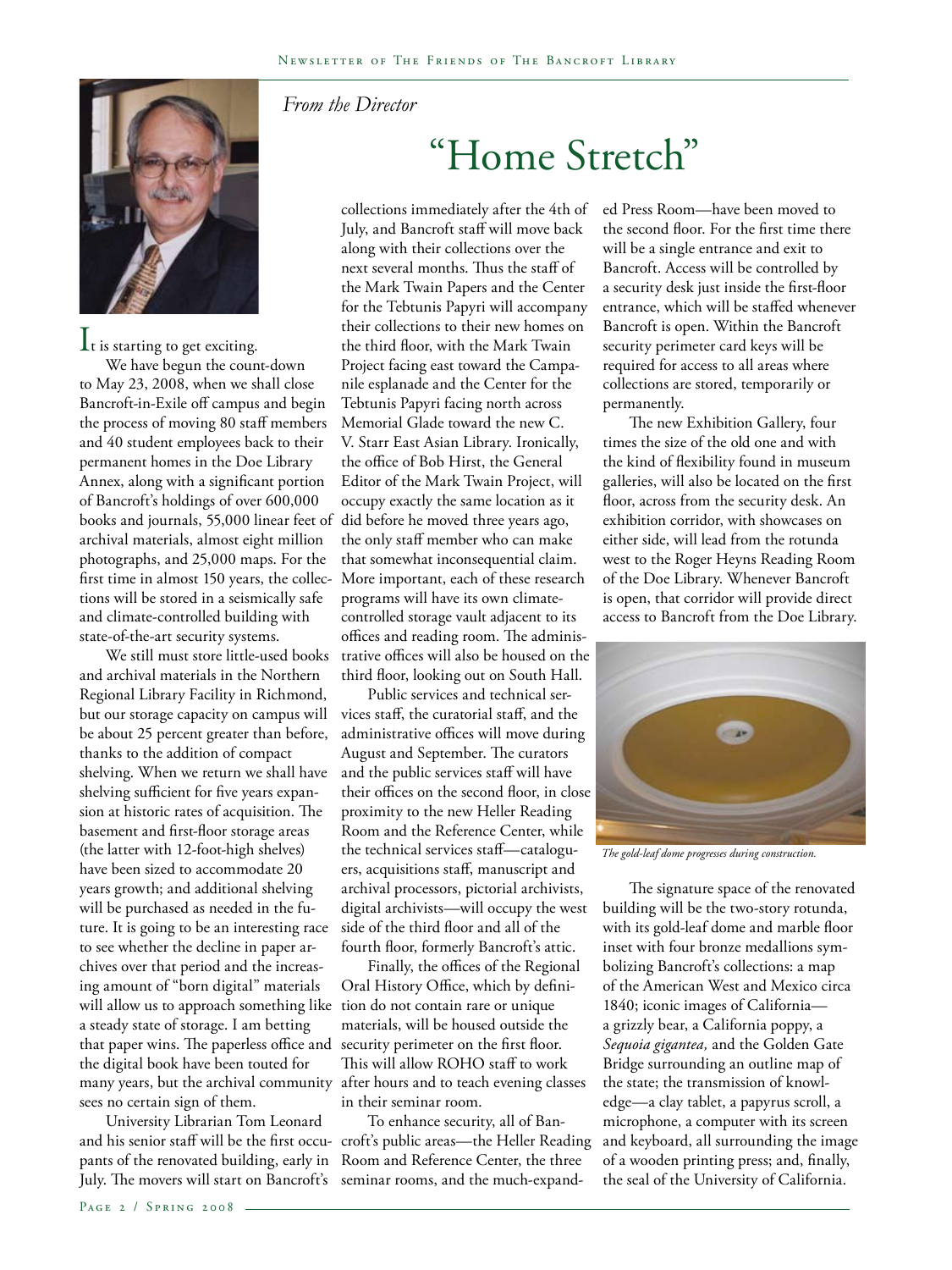

*L to R: Tom Leonard (University Librarian), Jack Jackanicz (University Relations), Jeffrey Farber and Debra England (Executive Director and Program Officer, Koret Foundation), Charles Faulhaber (Director, Bancroft Library). Photo taken by Jim Wert (Capital Projects).*

From this entrance users will climb the grand staircase to the Reference Center and the Heller Reading Room. The latter, paneled in cherry and with a cork floor and a coffered ceiling to reduce noise, will occupy the entire north side of the building.

The architects, a wonderful collaboration between Ratcliff and Noll & Tam, have striven for, and achieved, a restrained traditional style in keeping with the Beaux-Arts exterior of the building. It is intended to tell the student, the scholar, and the casual visitor alike: "This is a special place, apart from care and strife and hurlyburly, a tranquil and welcoming place where you can spend as much time as you wish or need in the company of the men and the women who made our world what it is today, from ancient Egypt to the great figures of the

Renaissance to the stalwart pioneers who rushed in to California from the four corners of the earth. We have treasures, and we will gladly spread them before you. All you have to do is ask. This is a special place."

We have not yet fixed the opening date in the fall. It will undoubtedly take us some time to learn the ways of the new building. We do intend to hold a formal dedication ceremony on October 24. At a minimum we shall be open to the public during Homecoming Weekend, October 3-4, with a special exhibition, "Mark Twain at Play," mounted by the staff of the Mark Twain Project in honor of the Fiftieth Reunion of the Class of 1958, whose 45th and 50th reunion gifts have been dedicated to building an endowment for the project.

The new Bancroft is the culmination of many years of hard work on the part of many people, formal planning having begun in 1981, more than 25 years ago. We think that it has been worth the effort. We hope that you will agree when you see it next fall.

> Charles B. Faulhaber *The James D. Hart Director The Bancroft Library*

*Charles Faulhaber, at a ceremony in Alice Waters' Edible Schoolyard Project, thanks representative Barbara Lee for the federal grant to Bancroft for processing the papers of the late congressman Robert Matsui, and to the Institute of Governmental Studies for initial funding of the Robert T. Matsui Center on Politics and Public Service.*

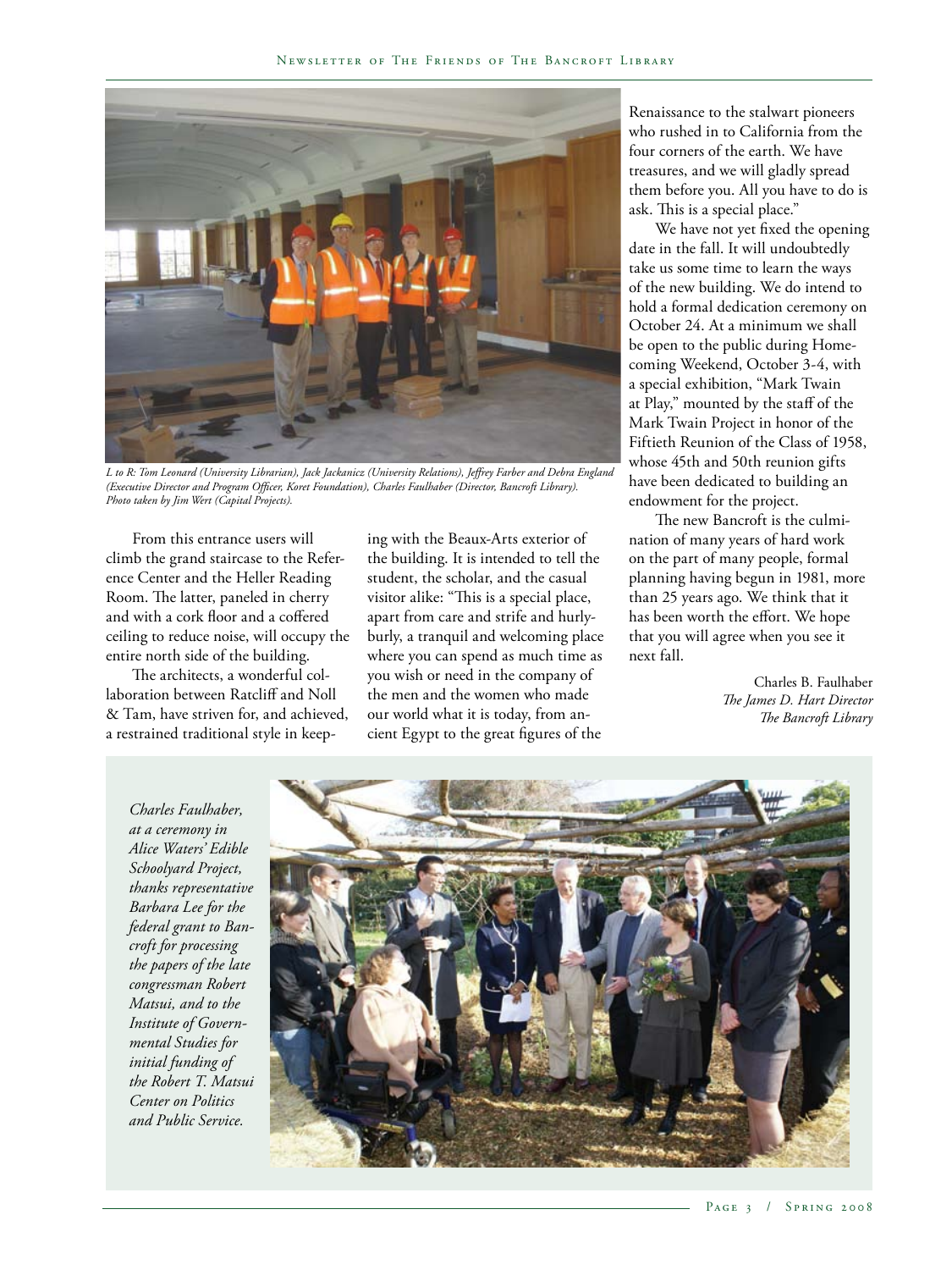

*Printed by G. F. Nesbitt & Co.,* **Zouave, ca. 1853-1880***; engraving, color, and letterpress; 6 x 4 in; BANC PIC 1963.002:1556:115–A*

As we see here, no superlative was spared in either the text or the graphics of the clipper card—all ships were dubbed "extreme," "sharp," or "A1." Declarations of preeminence began in the shipyard with the exultant names that adorned many a vessel's bow. In this set of cards we find ships associated with classical myths, electricity, and the ultimate fighting machine. One gory illustration cites the story of Galatea, a sea nymph who jumped into the ocean after Polyphemus, son of Poseidon, killed her lover. The *Zouave* was named for the famous nineteenth-century North African soldiers-of-fortune, known for their great strength

with other contemporary symbols of superhuman speed: the train and the telegraph, the latter made possible by Benjamin Franklin's experiments with electricity. On a less boastful note, *Silas Fish,* named after its owner, proffers an inventive graphic with a repeated eye that gives the impression of movement in the

tisement.

type. With Perry's opening of Japan in 1853, a new word entered the English lexicon: tycoon, from the Japanese *taikun,*  meaning a shogun or top leader. Just such an exotic personage is depicted in this adver-

Although The Bancroft Library is fortunate



*Printed by G. F. Nesbitt & Co.,*  **Franklin, ca.1861***; engraving, color, and letterpress; 4 x 6 in; BANC PIC 1963.002:1556:102–A*

and courage in battle. The *Invincible* needs no illustration, just the blaring type of its name. The *Franklin* associated its vessel 108 and 111 DAYS TO SAN FRANCISCO.<br>MERCHANTS' EXPRESS LINE OF CLIPPER SHIPS ONLY ! RANDOLPH M. COOLEY, 88 Wall St., 1.

> *Printed by G. F. Nesbitt & Co.,* **Invincible, 1851***; letterpress; 4 x 7 in; BANC PIC 1963.002:1556:052–A*

> > Jack von Euw *Curator, Pictorial Collection*

> > > and

Genoa Shepley *Co-author of Drawn West: Selections from the Robert B. Honeyman Jr. Collection of Early Californian and Western Art and Americana*



*Printed by G. F. Nesbitt & Co., Silas Fish, 1865; engraving, color, and letterpress; 4 x 6 in; BANC PIC 1963.002:1556:093–A*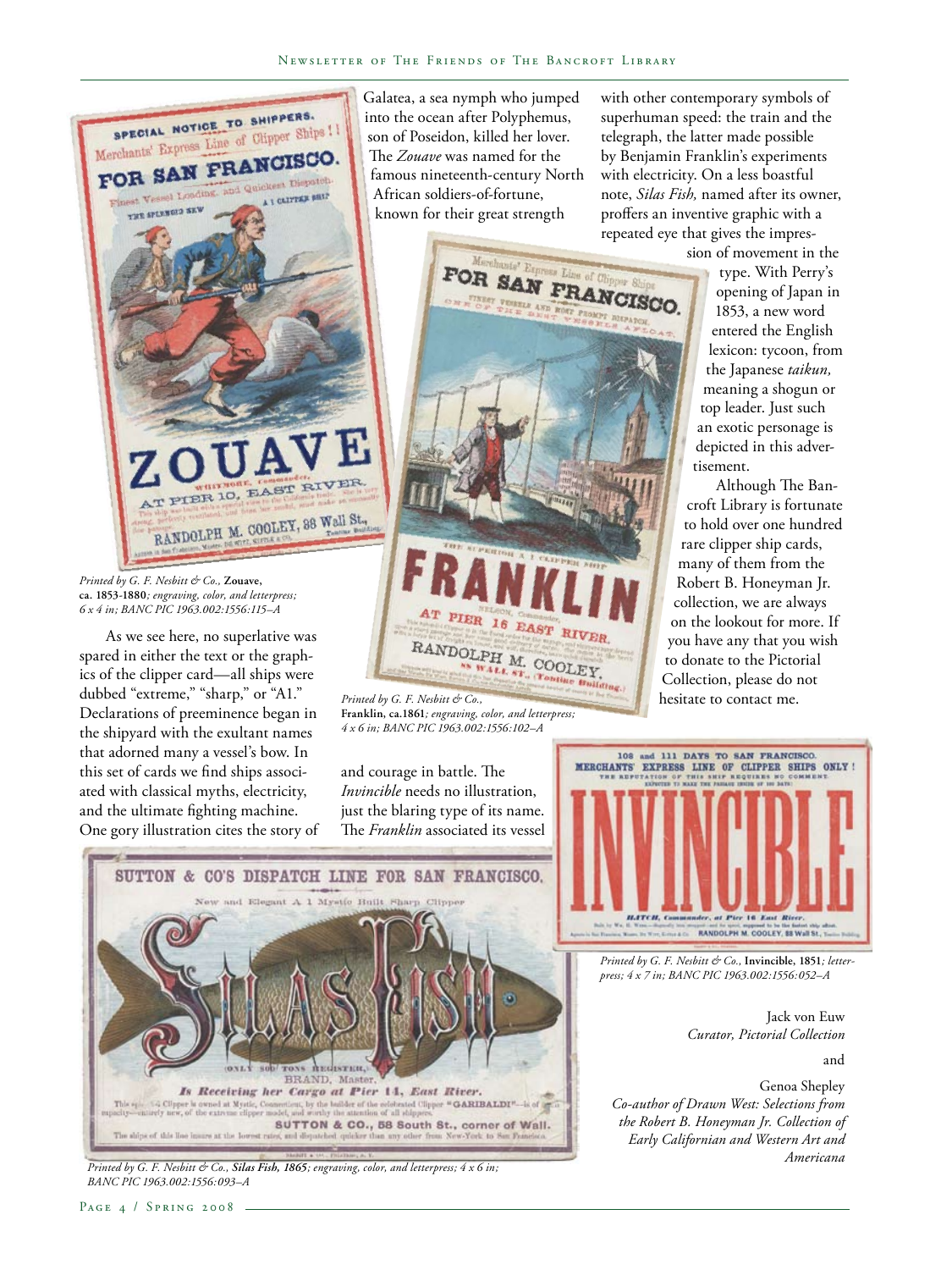## THE PRESS ROOM AT 25

"Mind your Ps and Qs." That's the first thing you learn in Bancroft's Press Room class. In lower case, those pesky little pieces of moveable type look identical to the untrained eye. For that matter, so do the Bs and Ds. No matter, one of the first chores the students are given in the Press Room is to "throw back" the type left standing from the previous semester's class. That is how they learn the lay of the type case; and it is impressed upon them that if they put the letters in the wrong boxes, they will suffer for it later when they have to set the type for their semester project.

The origins of the course date back to 1982 when then director James D. Hart lamented to me that Bancroft's press room equipment was standing idle. Would I design a class to make use of it? Yes, I would. It took a little under half an hour before I had a course outline on Hart's desk. We engaged Berkeley fine printer Wesley Tanner to teach the course and the first class was held in the spring semester of 1983. The book that was produced in 25 copies was an early version of Thom Gunn's *Fighting Terms.* A few copies have turned up in the antiquarian market in the last 25 years for startling sums, but the class's projects are not sold. They are given to

persons connected to the project and to special friends and donors, while an archival copy is always catalogued for Bancroft.

If I had my way, this course would be listed as Bancroft 101, but by Berkeley policy libraries are not permitted to offer courses; only academic departments can do that. So, over the years, the class, officially titled "The Hand-Printed Book in its Historical Context," has moved from the old Library School to the College of Environmental Design and now to the History Department. As the course title suggests, we are not just teaching students to set type and print with the hand press; we also give them an introduction to the history of books, printing, and graphic design over the last 500 years. No slides are shown; the examples are all pulled from Bancroft's rich collection.

For some years now, Berkeley has had a policy of asking students to do an unsigned evaluation of each course they take. After Wesley Tanner's departure from Berkeley for Michigan, the teaching duties were taken over by Les Ferriss and Peter Koch in alternating semesters. Here are extracts from some of their most recent student evaluations on a scale of 1 to 7 (lowest to highest):



*Students in Bancroft's Press Room class set type, print with a hand press, and produce an attractive, hand-printed booklet: Ivan Goering, Anna-Lena Schneider, Samantha Robinson, Les Ferriss, Alex Bloom, Michelle Coleman, Laura Ferris, Johanna Deming*

"This class is amazing! This was my favorite class that I've taken so far at Cal." —Sophomore History major. Rating: 7

"This is probably one of the most memorable classes I've taken at Berkeley. I am absolutely agog that I was given the opportunity to see, smell, & touch some of the greatest pieces of literature ever printed (I touched *Aeropagitica!?*)."

—Senior English major. Rating: 7-8

"The only improvement that could be made is if we met more often."

—Senior English major. Rating: 7

"The class was an incredible opportunity. Every aspect was perfect."

—Graduate German student. Rating: 7

"This was great. It was a wonderful opportunity to study with a master."

—Senior Art History major. Rating: 7

"As a history course, History 200X is very valuable because until now, "the print revolution" had seemed rather magical. I now understand the effort, time, and artistic eye involved."

—Junior, History/Art Practice. Rating: 7

Naturally, Les, Peter, and I are extremely pleased by these reactions; there are many more comments just like them. Several students have expressed a desire to write a paper for the class in order to get increased academic credit. Certainly the demand by students for admission to the class is growing, but we can still only take seven students each semester because of limited space.

When we are safely ensconced in the renovated Bancroft, we shall be able to consider expanding the class size, even perhaps offering it twice a week. Our new press room will have more space, more presses, more type stands. We shall take a hard pragmatic look at this in the hope of accommodating more students in the future. They would be pleased.

> Anthony Bliss *Curator, Rare Books & Manuscripts*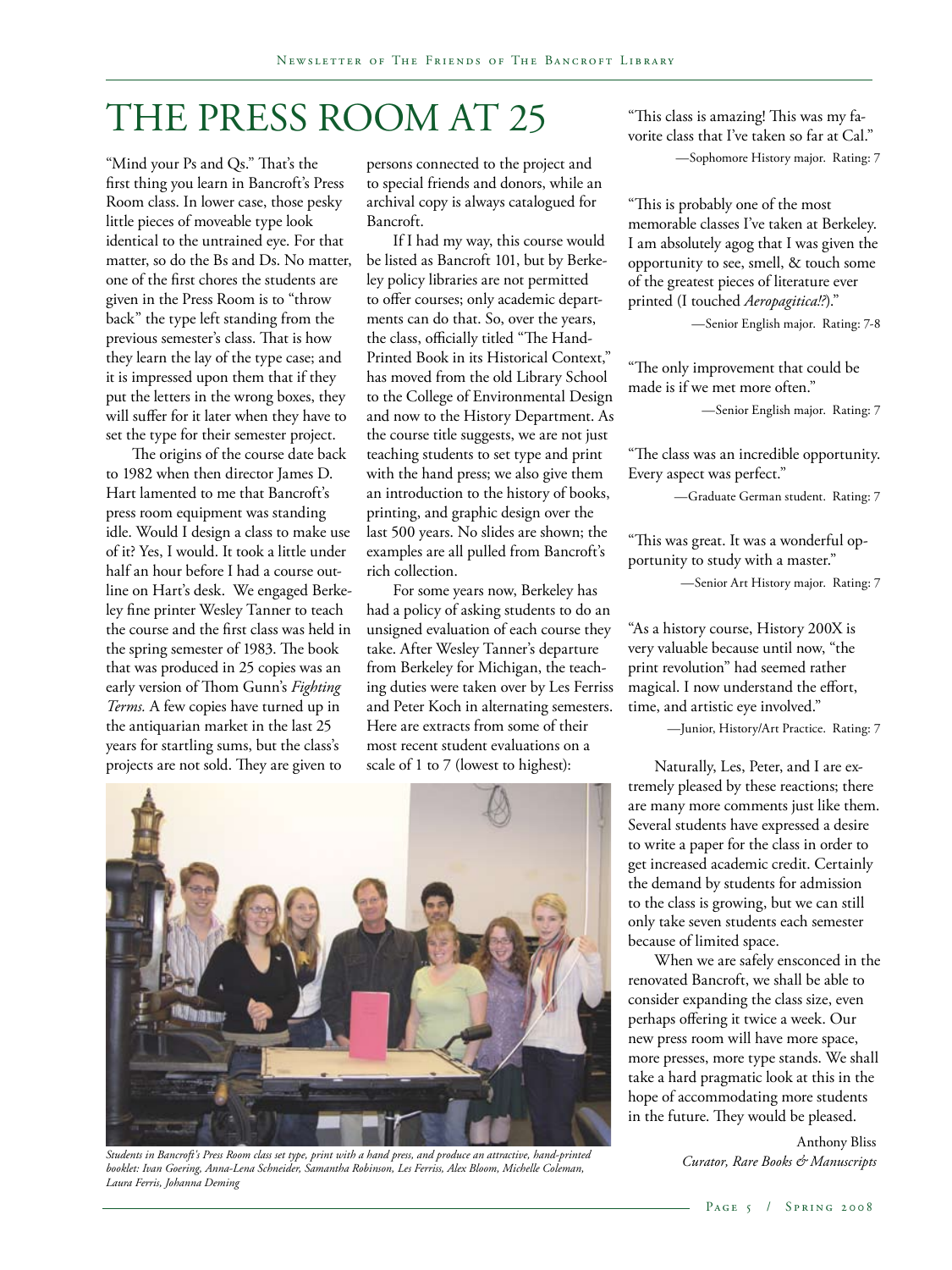Bancroft Partners with the Chinese Historical Society of America and the California Historical Society for an Exhibition on

# *The Chinese of California*

In February 6th, the beginning of the Chinese Year of the Rat, The Bancroft Library, in collaboration with the California Historical Society and the Chinese Historical Society of America, inaugurated an exhibition on "The Chinese of California: a Struggle for Community," with paintings, photographs, manuscripts, books, pamphlets, and artifacts, gathering together for the first time materials from all three institutions. The exhibition, a much-expanded version of the one held in Bancroft in the spring of 2005, will be on view at the California Historical Society (678 Mission Street, San Francisco) through August 30, 2008, while Bancroft's own building is being renovated (see pages  $2-3$ ). Chief Curator was Dr. Anna Naruta of the Chinese Historical Society who received her Ph.D. from Berkeley in Anthropology—with assistance from Mary Morganti, Director of the Library, California Historical Society, and from me.

The exhibition traces the challenges faced by the Chinese in California from the Gold Rush to 1965, when the last vestiges of discriminatory immigration restrictions were finally erased. It highlights their fortitude and determination to survive and prosper, as well as the racism, discrimination, and bigotry that they confronted in their new country.

Examining both rural and urban communities in northern and southern California, particularly the Chinatowns of San Francisco, Los Angeles, and San Jose, the exhibit documents the dogged pursuit of civil rights and social justice by Chinese Americans, especially after the Chinese Exclusion Act of 1882. Facing overwhelming discrimination and marginalization, the Chinese community challenged unfair treatment in a century-long struggle

communities, each with its distinctive story of what it entailed to become American.

From the beginning, the Chinese-American press played a key role in informing its communities concerning the issues affecting them. Moreover, many of the editors became commu-

nity leaders, championing the development of business interests while at the same time battling for civil rights. Articulate spokesmen, they conveyed the concerns of the community to the society outside of Chinatown and confronted the derogatory stereotypes that were so prevalent.



treatment in a century-iong struggie *charles Albert Rogers depicted Chinatown around 1901–1902 with a quaint, almost European appearance.*<br>that led to the development of unique *BANC PIC 2004.007:11–FR BANC PIC 2004.007:11–FR*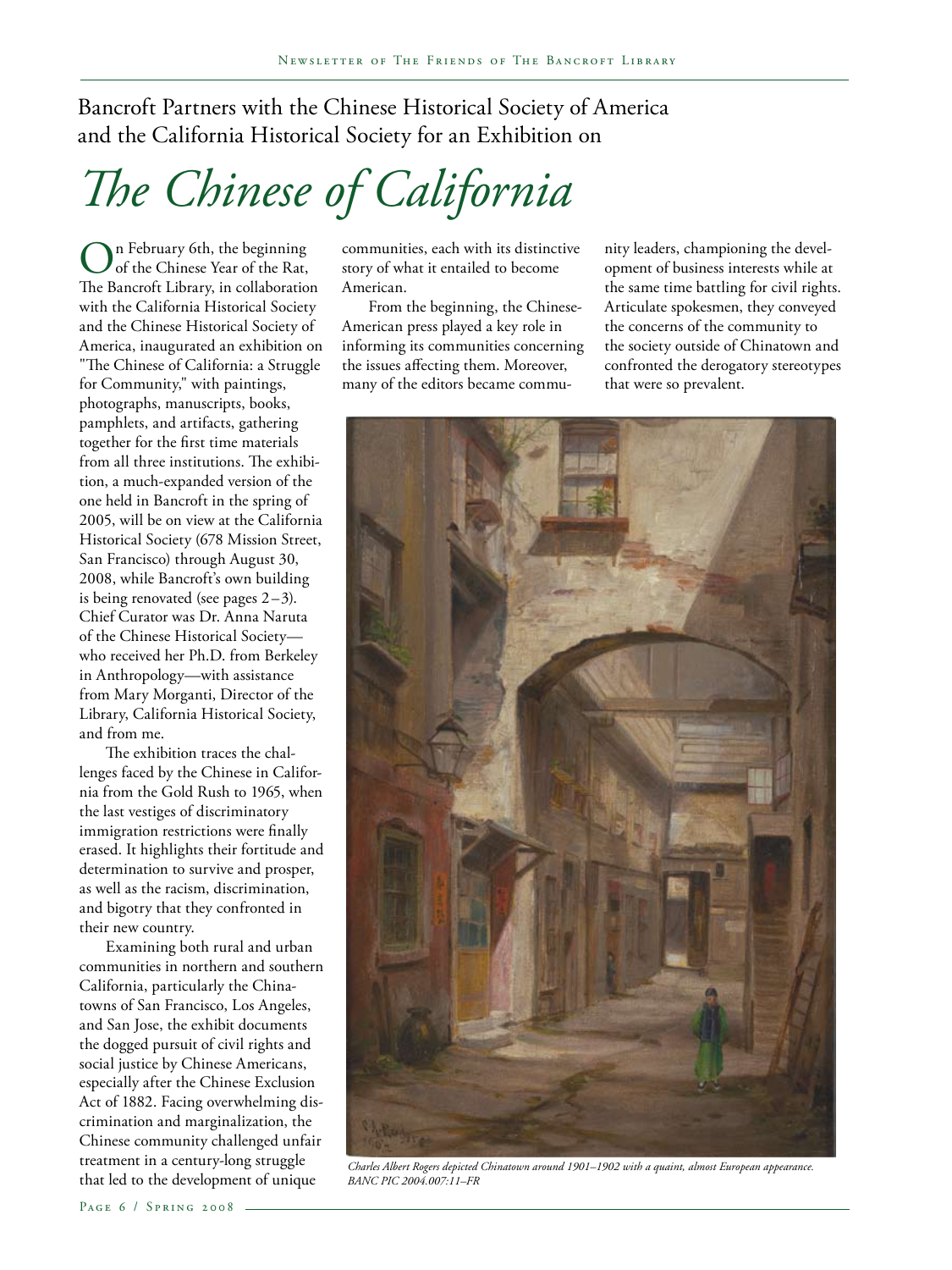The California Chinatowns, originally built both to isolate the Chinese from the larger society as well as to serve as a refuge from it, were frequently transformed, with canny selfinterest, into tourist attractions, as well as statements of community pride. San Francisco's Chinatown is an example of such a transformation. It developed in haphazard fashion around Portsmouth Square in the 1850s as part of the demographic explosion that characterized the Gold Rush. Denounced as an eyesore and a health hazard by city politicians, although romanticized and exoticized by writers, artists, and tourists, Chinatown was poorly built and overcrowded. After the devastating earthquake and fire of 1906, San Francisco's civic leaders saw a golden opportunity to exile the Chinese community from downtown San Francisco to a remote area south of Hunters Point. Chinatown's businessmen and political leaders, the Six Companies, came up with a plan to rebuild Chinatown where it was, as a tourist destination. The exhibition demonstrates that, by pursuing an exotic form of architecture that would identify the community as "Chinese," it was possible to promote a positive image of Chinatown very different from the notorious "underworld" of brothels and opium dens that peopled the perfervid imagination of its neighbors before the earthquake.

Among the high points in the exhibition are three paintings from The Bancroft Library by Charles Albert Rogers depicting Chinatown around 1901-1902. They provide a quaint and picturesque impression of the community, much closer to its everyday reality than the lurid depictions found in contemporary images from the popular press, also represented in the exhibition.

While the Chinese of San Francisco were able to save their Chinatown, the exhibition shows that the Chinatown in Los Angeles was uprooted from its original location to make way for Union Station but pursued a similar strategy, also turning itself into a tourist destination.

Chinese contributions to the development of the railroads, agriculture, mining, and other industries are documented in detail, as well as their impact on California's cultural variety. Among the items displayed are two Chinese-American cookbooks, one from Bancroft; they show how the Chinese made their mark on everyday life in California as cooks and servants in white households.

Yet despite, or perhaps because of, their economic contributions and reputation as hard workers, the Chinese faced overt, legalized discrimination from the very beginning, including special taxes. Year by year, even the rights they initially had were taken away: they were not allowed to testify against a white man in court, they were not allowed to vote, and, for the most part, they were not allowed to own property. These restrictions culminated in 1882 with the passage of the Chinese Exclusion Act, which prohibited the immigration of most Chinese into the United States. This act was not amended until 1943, when the immigration quota for China, our ally in World War II, was set at 105 people annually. Legal restrictions against Asian immigration were not finally lifted until Lyndon Johnson's Immigration and Nationality Act of 1965.

One gallery illustrates the pervasive discrimination against and stereotyping of the Chinese at all levels of society with examples of caricatures from magazines like *The Wasp, Puck,*  and *Harper's Weekly,* pamphlets of political speeches, official correspondence from government officials, and letters from Bancroft's records of the immigration station on Angel Island. But the exhibition also includes favorable documentation, not only from Chinese businessmen and writers, but also from white business leaders, Christian ministers, farmers, and others who saw not only the contributions of the



*The immigrant Chinese struggled to build community and keep jobs that were threatened by discrimination in the larger population.*

Chinese, but also the moral dilemma presented by discrimination.

San Jose's John Heinlen, himself an immigrant from Germany, helped the Chinese to rebuild their community on his land—it became known as Heinlenville—after their original community in downtown San Jose was destroyed by arson. Bancroft's manuscript diaries of farmer Edward A.Z. Edwards, from Santa Clara County, document his use of Chinese laborers, their festivities and cultural activities, and the discriminations and abuses they faced daily, providing a contemporaneous look at the complex facets of the Chinese history in California.

The exhibit attempts to capture the essence of the Chinese struggle for community with a careful selection of striking documents and images. We hope that you will agree.

> Theresa Salazar *Curator, The Bancroft Collection, Western Americana*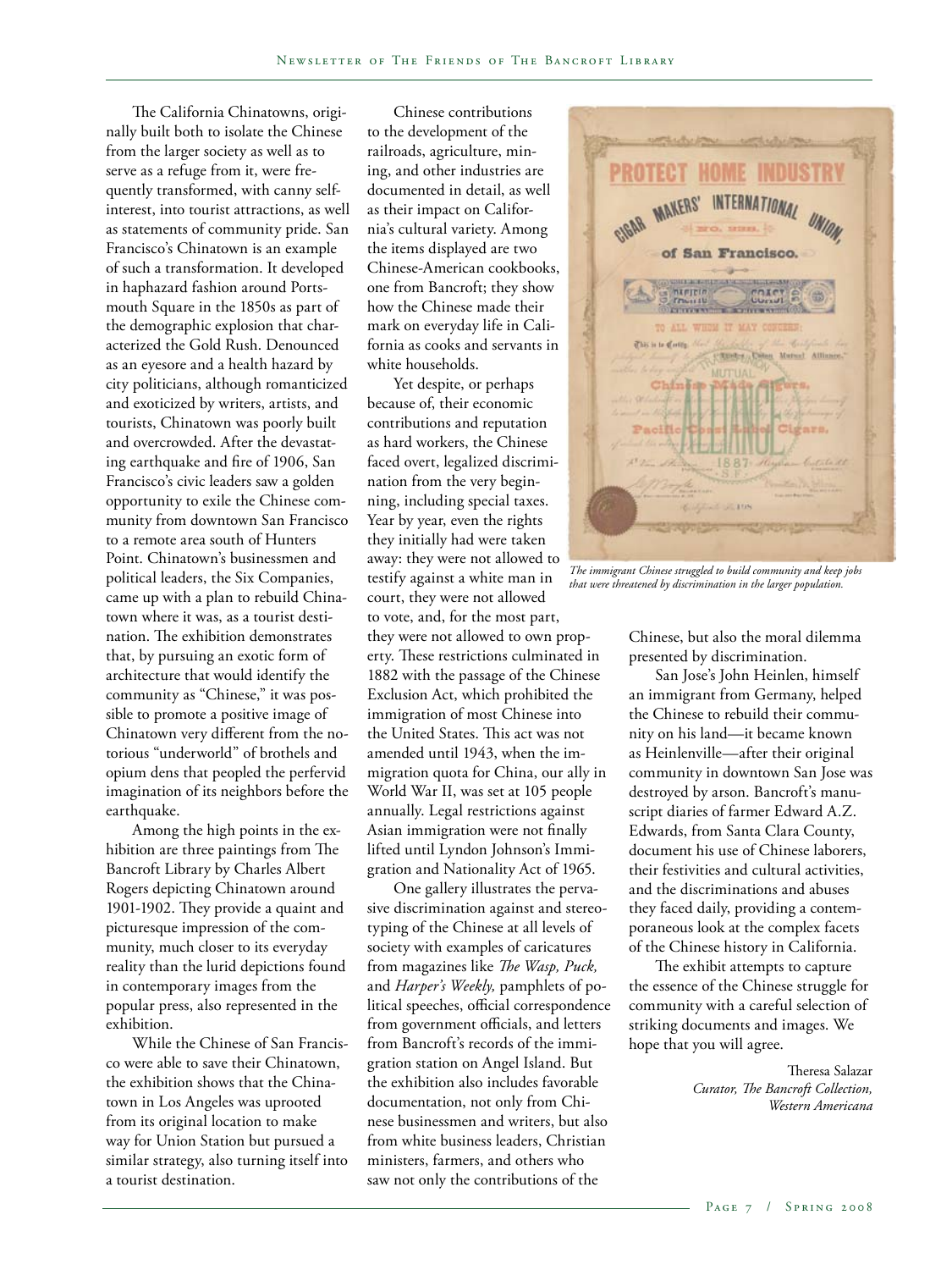

n November 30, 2010 (Sam Clemens's 175th birthday), the Mark Twain Project expects to publish the first volume of Mark Twain's *Autobiography,* both in print and electronically. It is the longest and possibly the most interesting of the unpublished literary works in the Mark Twain Papers—a manuscript that was almost entirely dictated to, and then typed by, a secretary over some two years. Mark Twain chose to dictate rather than to write it because dictation helped him adhere to the principle on which it was organized: "It is a deliberate system, and the law of the system is that I shall talk about the matter which for the moment interests me, and cast it aside and talk about something else the moment its interest for me is exhausted." In other words, his narrative does not follow the traditional course of moving from the beginning to the end of his life, it *wanders* from subject to subject, not unlike some of his most famous books but in a rather more daring way.

Mark Twain also explicitly ordered that parts of this work be "kept suppressed, sealed up, and unprinted" for at least a hundred years after his death, and although roughly two-fifths of it have already been published (badly) by Paine and others, the edition of 2010 will be the first to include everything

## *Frank and Free and Unembarrassed as a Love Letter* Mark Twain's Autobiography

he dictated, in the order he wanted it.

Among the many questions the *Autobiography* is likely to raise for Mark Twain's readers, perhaps the first is simply "*Why* did he try to impose this limitation?" I can think of at least three different reasons.

In 1905, about a year before he began serious dictation, Mark Twain wrote a brief essay (also left unpublished in the Papers) which he titled "The Privilege of the Grave." Its argument is simplicity itself: dead men have "one privilege which is not exercised by any living person: free speech." That is to say, living men *have*  this privilege but know "better than to make use of it." (They also have "the privilege of committing murder," he helpfully explains, which they may exercise if they "are willing to take the consequences.")

Mark Twain did not exclude himself from this sweeping generalization about human behavior:

*I feel it every week or two when I want to print something that a fine discretion tells me I mustn't. Sometimes my feelings are so hot that I have to take to the pen and pour them out on paper to keep them from setting me afire inside; then all that ink and labor are wasted, because I can't print the result. I have just finished an article of this kind, and it satisfies me entirely. It does my weatherbeaten soul good to read it, and admire the trouble it would make for me and the family. I will leave it behind, and utter it from the grave. There is free speech there, and no harm to the family.* 

The *Autobiography* belongs to this class of manuscript, left "behind" for his heirs and assigns to publish when he himself could no longer be pained by the consequences.

Even when he decided in 1907 to publish a very small selection from it in the *North American Review,* he saw to it that readers knew his "original intention [was] to permit no publication of his memoirs until after his death," and that what they were reading was only a small sample of what was still to come. Of course we are all curious about what we are told we cannot read. So it is worth pointing out that the first of his reasons for suppression was to secure the reader's interest. Mark Twain knew very well how to sell a book—even one that would appear long after his death.

But Mark Twain's reasons for delaying publication were more complicated than that. A second reason springs from the first: one natural expectation raised by the 100-year limit on publication is that the *Autobiography* must somehow be filled with wildly unprintable vituperation, or obscenities, or worse. It is not. Although there are passages in which he says frankly what he thinks of Bret Harte, or Elisha Bliss, or John D. Rockefeller, Mark Twain was clear that such remarks were a minor part of what he was about: "This book is not a revenge-record." And he deliberately specified that "words of mine which can wound the living must *wait* until later editions." There is no reason to suppose that he was anything but sincere in wishing to spare the families of those he spoke so frankly about.

And in the dictation of June 18, 1906, he said even more clearly why he was unwilling to publish disturbing things while he himself was still alive:

*Let me consider that I have now been dead five hundred years. It is my desire, and indeed my command, that what I am going to say now shall not be permitted to see the light until the edition of A.D. 2400. At that distant date the things which I am about to say will be commonplaces of the time, and barren of offence, whereas if uttered in our day they could inflict pain*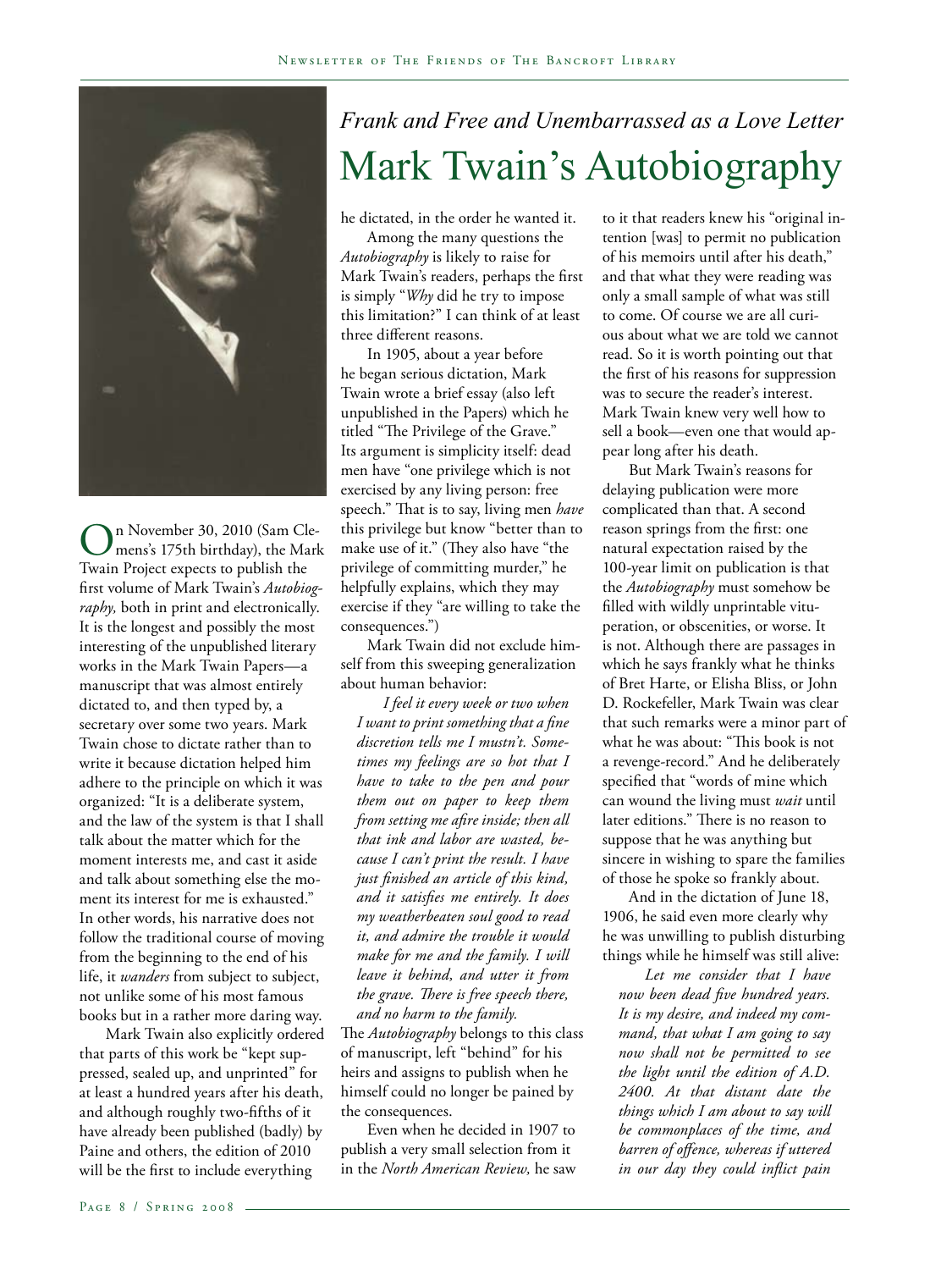*upon my friends, my acquaintances, and thousands of strangers whom I have no desire to hurt, and could get me ostracized, besides, and cut off from all human fellowship—and the ostracism is the main thing. I am human, and nothing could persuade me to do any bad deed—or any good one—that would bring that punishment upon me.*

Despite his impulse here toward an extra measure of caution, Mark Twain subsequently specified at the top of the typed page (see the illustration) that it was "all publishable except the last 2 pages," and it was these pages alone which had to be "postponed to the edition of A.D. 2406"!

Aren't we all wondering at this point what those last two pages said? Here is the excluded passage:

*I shall finish with Bret Harte by and by, for I am prejudiced against him and feel that I can talk about him impartially. In some of his characteristics he reminds me of God. I do not mean of any or every god among the two or three millions of gods that our race has been manufacturing since it nearly ceased to be monkeys—I mean our own God. I do not mean that Mighty One, that Incomparable One that created the universe and flung abroad upon its horizonless ocean of space its uncountable hosts of giant suns—fleets of the desert ether, whose signal lights are so remote that we only catch their latest flash when it has been a myriad of years on its way—I mean the little God whom we manufactured out of waste human material; whose portrait we accurately paint-*

1 H. 45 min.<br>Abt. 1300 wds. -903- 927 Correcter 1463 Nords. All fully holite The Monday, June 18, 1906. to the Sition of A.D. 2406

-------------------

The five letters written by three women, twenty-seven years ago, and Mr. Clemens's comments upon them. Bret Harte again.

Let me consider that I have now been dead five hundred years. It is my desire, and indeed my command, that what I am going to say now shall not be permitted to see the light until the edition of A.D. 2400. At that distant date the things which I am about to say will be commonplaces of the time, and barren of offense, whereas if uttered in our day they could inflict pain upon my friends, my acquaintances, and thousands of strangers whom I have no desire to hurt, and could get me ostracized, besides, and cut off from all human fellowship-- and the ostracism is the main thing. I am human, and nothing could persuade me to do any bad deed -- or any good one-- that would bring that punishment upon me. What I am going to say is not new, except to utterance. I think every person in Christendom of aver-

age intelligence has thought the things which I am going *General Editor, Mark Twain Project Twain's* Autobiography *evaluated Bret Harte so scathingly that he originally deferred publication not just for one hundred years after his death, but for five hundred years.* 

*ed in a Bible and charged its authorship upon Him; the God who created a universe of such nursery dimensions that there would not be room in it for the orbit of Mars (as it is now known to the infant class in our schools) and put our little globe in the center of it under the impression that it was the only really important thing in it.*

Mark Twain was right that time would make such things less shocking than he thought they were in 1906, but he clearly overestimated how long it would take this change to occur. Even he could see this point, which is why he dropped the 500-year embargo except for the above passage.

In fact it is possible to see from this and other evidence that Mark Twain had yet another reason for delaying publication (or at least for demanding that it be delayed). The third and most important reason was that doing so put him in a frame of mind wherein he felt he could tell the truth, "mainly," because he had *banished all idea of an audience.* In a preface prepared in 1906 he said: "It has seemed to me that I could be as frank and free and unembarrassed as a love letter, if I knew that what I was writing would be exposed to no eye until I was dead, and unaware, and indifferent." And he repeated this idea in another passage from the *Autobiography,* this time calling for its suppression for only "seventy-five years":

*It is not that I am expecting to say anything that shall really need suppressing, but that I want to talk without embarrassment and speak with freedom—freedom, comfort, appetite, relish.*

In other words, by imagining that he was speaking only to himself, rather than to a contemporary audience or even to posterity, Mark Twain hoped to free himself from "embarrassment," or what we would call "inhibition," as he composed his last long work.

I am happy to report that in less than two years' time we will all be able to judge for ourselves just how successful he was in that brave endeavor.

> Robert H. Hirst *Curator, Mark Twain Papers, and*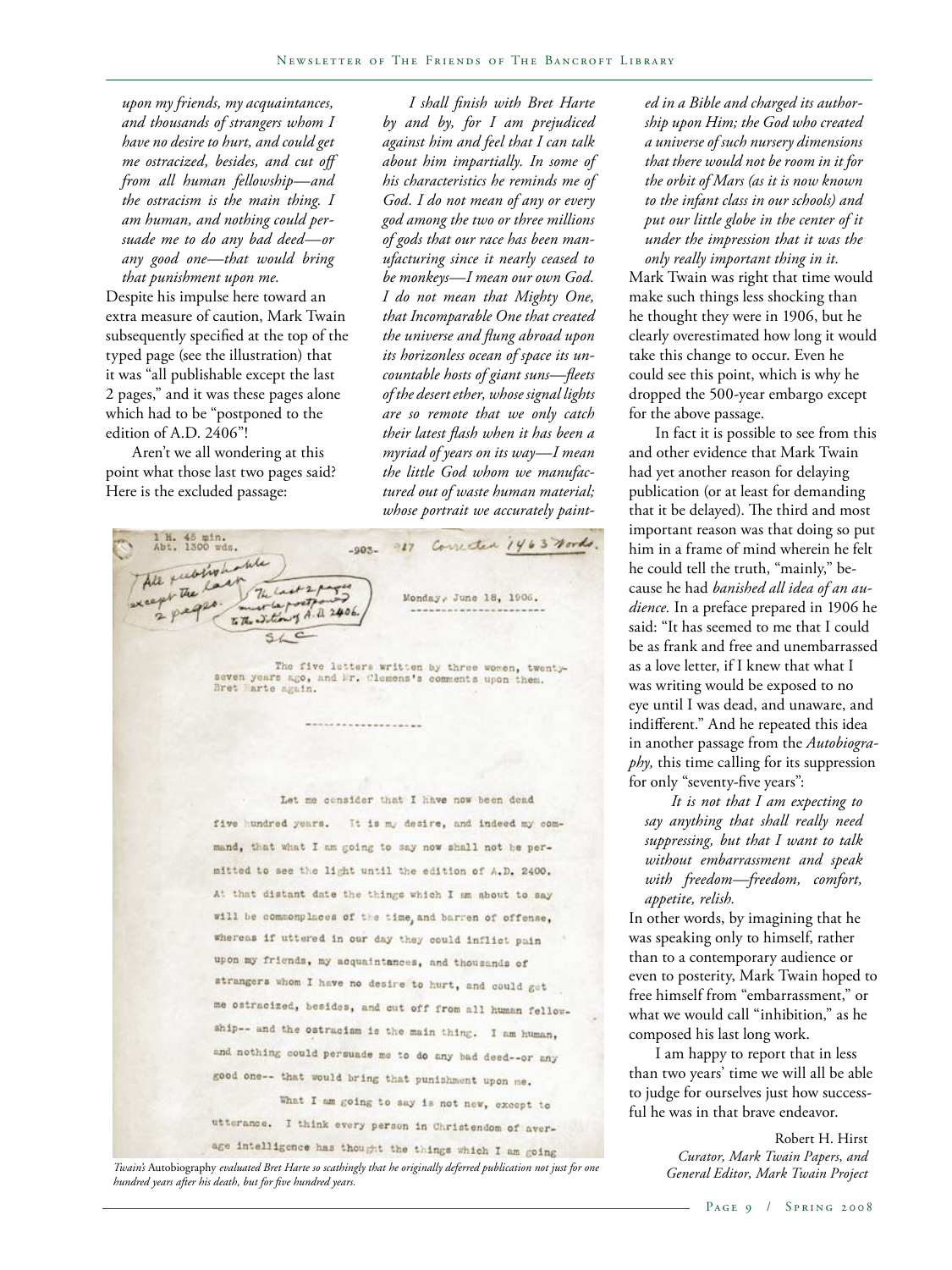## California Loyalty Oath Digital Collection Debuts … and Wins a James Madison Freedom of Information Award

 $\prod_{\text{gripped}}$  the nation, the University of n March 1949, as the Cold War California Board of Regents amended the institution's oath of allegiance. The revised oath called for UC employees to deny membership or belief in organizations—Communist or otherwise—that advocated the overthrow of the United States government. It differed from the existing oath, required by law since June 1942, which simply required the state's "public officers" to swear allegiance to the constitutions of the United States and the state of California.

As early as 1940, UC had established an anticommunist policy. That year, the Regents dismissed Berkeley mathematics teaching assistant Kenneth May for admitting to membership in the Communist Party. Later in the decade, reports from the state legislature's Committee on Un-American Activities identified possible communist collaborators among the Berkeley and Los Angeles faculties. Fearful of losing the legislature's support, the Regents looked for ways to demonstrate the loyalty of the University's employees.

In 1949, the University of Washington dismissed two tenured professors because of their Communist Party membership; subsequently a group at UCLA invited one of them to speak on campus. Seeking to clarify and to strengthen their position regarding communism, the Regents publicly commended the University of Washington administration and criticized the UCLA administration. In March of that year, at the suggestion of President Robert Gordon Sproul, the Regents approved the amended loyalty oath and required all employees to sign it in order to continue to be employed by the University. Hundreds of University employees refused. Protest spread to every UC campus, attracted international attention, and gained support from faculty at post-secondary institutions nationwide.

Many faculty and staff, as well as students and alumni, viewed the revised oath as an attack on academic freedom. The majority of the Regents, who believed that the threat of rampant communism required the amendments, refused to back down. Eventually, dozens of tenured faculty and staff were fired, severely damaging the reputation of the University. None of the employees had been charged with disloyalty or professional incompetence; they had simply refused to sign the oath. In 1952, the oath was negated and the terminated employees reinstated, by order of the California Supreme Court.

The University's Center for Studies in Higher Education (CSHE) commemorated the controversy in 1999 with a symposium held in Berkeley, "The University Loyalty Oath: A 50th Anniversary Retrospective". That event and its accompanying web site prompted us to create an electronic research repository on the subject, an educational tool for locating primary source material. David P. Gardner, UC President Emeritus and author of the standard text on the subject, *The California Oath Controversy*  (Berkeley and Los Angeles: University of California Press, 1967), provided funding for the project.

The result, *The California Loyalty Oath Digital Collection,* serves as a gateway to the resources housed in the archives and special collections at the University of California, Berkeley; the University of California, Los Angeles; the James Madison Freedom of Information Scripps Institution of Oceanography at the University of California, San Diego; and the Office of the Secretary of the Regents. The collection includes a selection of more than 3,500 pages of fully searchable electronic text, more than 30 images, and 15 audio clips taken from interviews with some of the controversy's Neal accepted the award at a ceremony participants and observers. Staff in the University Archives and Technical Services divisions of The Bancroft Library and the Library's Digital Publishing Group developed the web site.

The documents include correspondence, administrative directives, minutes, Kathryn M. Neal, *Assoc. University Archivist*



newsletters, and committee reports representing the debates, positions, and activities of the Regents, administration, faculty and staff, and students and alumni, as well as many individuals and groups from outside the University. Some materials, such as the closedsession minutes of Regents' meetings, have not been publicly available until now. Supplemental features on the web site include a timeline, bibliography, and links to additional resources for study and research. *Many faculty, staff, students and alumni viewed the loyalty oath as an attack on acdemic freedom.*

Members of the Fourth Estate have already found this digital collection worthy of merit for its championing of the principals of the First Amendment. The Northern Chapter of the Society of Professional Journalists recently honored The Bancroft Library with the Award, citing "the massive collection of text, photographs, and audio clips documenting the loyalty oath controversy that roiled the entire UC System during the Communist witch hunts by Senator Joseph McCarthy." University Archivists David Farrell and Kathryn held in San Francisco in March 2008.

The California Loyalty Oath Digital Collection is available at http://bancroft.berkeley.edu/collections/ loyaltyoath/

David Farrell, *University Archivist*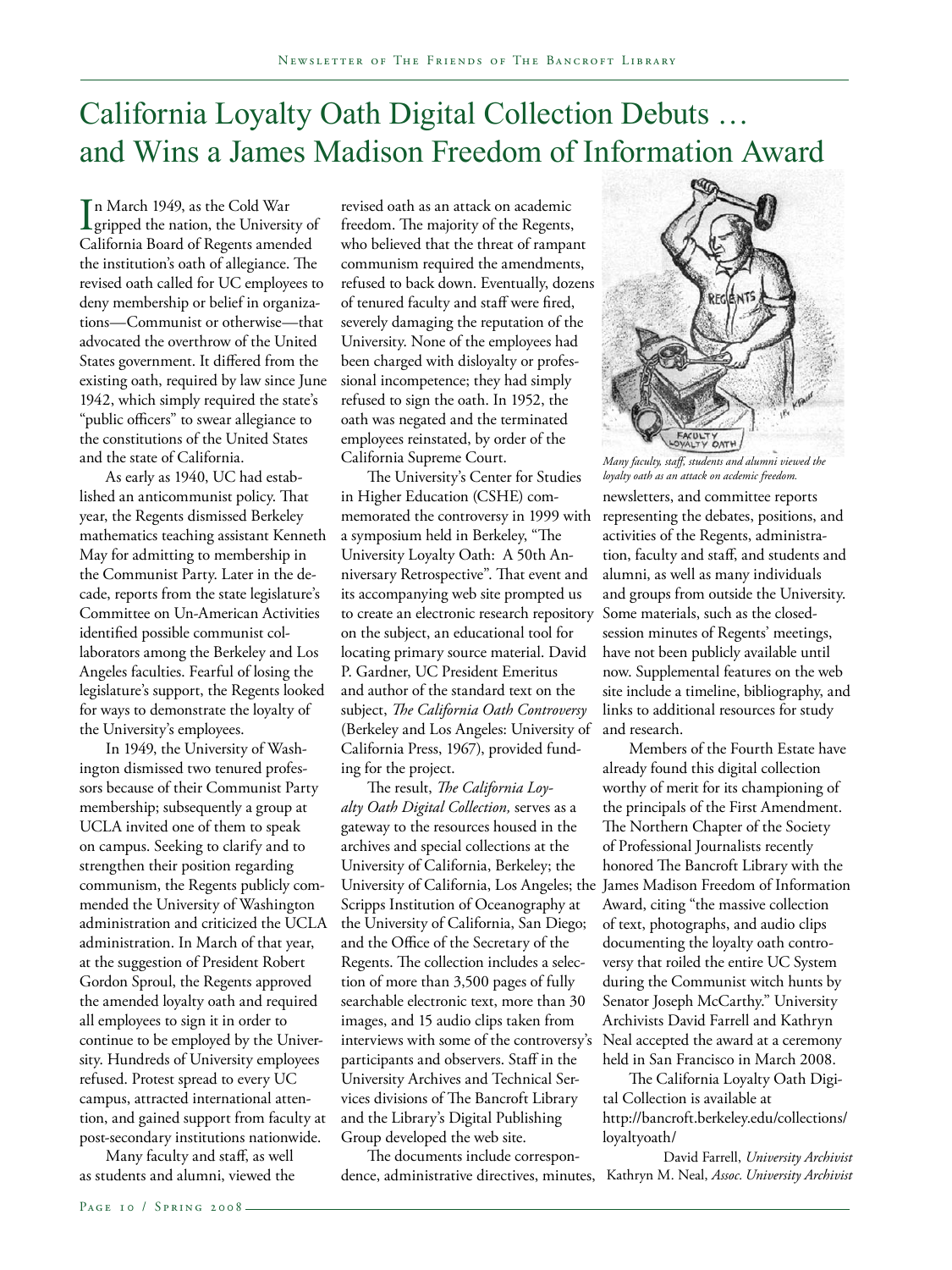D onors to The Bancroft Library

Gifts received July 1, 2006 through June 30, 2007

Ms. Barbara Aaron-Rosston Mrs. Brent Abel Fae M. Adams, M.D. Aeroflex Foundation Aetna Foundation, Inc. A.C. Agnew Dr. Olugbenga O. Ajilore Donald W. Alden Mark and Michele Aldrich Richard P. Alexander Dr. Donald L. Allari, '58 Howard and Ann N. Allen Ms. Daphne T. Allen Professor Paul Alpers Joel B. Altman Mr. and Mrs. Howard B. Alvord Anchor Brewing Company Adaline S. Ancinas Elaine J. Anderson Ms. Charlotte Anderson Burton Anderson, '49 Judith L. Anderson Lawrence and Phyllis Anderson Ms. Dorothy Annesser Anonymous Anne Apfelbaum Ms. Barbara Applegate Mr. and Mrs. Nicholas Aracic Susan M. Arbuckle Nick J. Aretakis Margaret Arighi Robert D. Armstrong Professor Arthur L-F. Askins AT&T Foundation Milton C. Axt Howard and Nancy Baetzhold Mr. Jerrold J. Bagnani Roe and Edna Baker Marian and Hans Baldauf Frank W. Baldwin John K. Ballantine W. Boyd Ballenger Mr. and Mrs. Paul Bancroft, III Daniel C. Bancroft James R. Bancroft Mrs. Ruth Bancroft Helen C. Barber Mrs. Joan Selby Bardet Margret S. Barglow Barbara Graham Barker Edna Y. Barnes Diana E. Barrett Gilbert Barth Ms. Patricia M. Bauer Mr. J. Peter Baumgartner Carolyn P. Baxter Ms. Marcelle M. Baxter Clifford M. Beaton

Stephen L. '66 and Terry D. Beck '65 William P. Bengen Mr. Bruce G. Bentz Todd I. and Betty J. Berens Stanley A. Berger Mr. Robert J. Berssenbrugge Marilyn Roberts Bewley Mr. and Mrs. Perry B. Biestman Ms. Diane Birchell Mr. John Bird Dr. Tom A. and Mrs. Margaret Voyer Bither Robert G. Black Ms. Jean Blacker Mr. and Mrs. Igor R. Blake Mrs. Marjorie Block Mr. E. Morse Blue Phyllis and Lloyd Bogue Lloyd N. Bogue Beverly Bolt Mrs. Andrea Martin Bonette Mr. J. Dennis Bonney Mrs. Richard J. Borg Allan G. Bortel, MBA '65 and Sydne K. Bortel, MSW '63 Mr. Harold Irving Boucher Barbara Boucke Bourgraf Family Foundation William K. Bowes Mr. and Mrs. Philip E. Bowles Marilyn and Nick Bowles Mrs. Barbara Binsacca Bowles Matthew A. Boxt Mrs. Corinne M. Bradt Professor Raymond L. Braham Sally Brandt Mr. Robert Bransten Raymond and Patricia Branstetter Ms. Catalina Cariaga

Michelle Padams Brant Louise Braunschweiger Helen and Beau Breck Robert & Alice Bridges Foundation David S. Brightman Ken and Donna Briney Mr. John Briscoe Robert W. Brower Lois Brown David A. Brown Josephine H. Brownback Gene A. Brucker Stanleigh Bry Dr. Richard Bryan, D.D.S. Mr. Richard Bucci Pat and Duncan Buchanan Miss Jacqueline Burke David Burkhart and Deborah Shidler David G. Burr Mr. Frank C. Burriesci Carol G. Burton Brian Bushnell Mr. William P. Butler Grace W. Buzaljko Edward L. Cahill Jay Cahill Mr. Gerald K. Cahill Helen Kennedy Cahill California Fire Foundation Mr. Robert L. Callahan Mr. and Mrs. Donald B. Campbell Mr. Kimo Campbell Lois Morrison Hartley Cannady Jean Kirkendall Cannon Susan Carey

Lisa Carlin Mr. Herbert E. Carlson John T. Carlson Phyllis B. Carmichael Paul A. Carothers Professor and Mrs. Kenneth J. Carpenter Mr. Charles D. Carroll James Carroll Letitia and Craig Casebeer John E. Casida Nicholas H. Caskey, Ph.D. John K. Castle Tatiana R. Castleton Jean and Morton Cathro Curtis M. Caton Janice B. Chainey Malca Chall Mr. Robert S. Chapman Dr. and Mrs. Theodore Chase, Jr. Mrs. Earl F. Cheit Mr. and Mrs. Robert W. Cherny ChevronTexaco Products Company Eunice M. Childs Professor Jesse H. and Mari Choper Mrs. Isobel Smith Christensen Marian M. Churchill Angelo J. Cifaldi Claremont Book Club Colonel Robert M. Clarke and Carol Kavanagh Clarke Edna M. Clarkson J. Robert Clarkson Mr. and Mrs. A. W. Clausen Jane E. Clayton Beverly Cleary Professor William A. Clemens and Dorothy T. Clemens Ms. Catherine M. Coates Mr. William K. Coblentz Mrs. William C. Coffill Mr. and Mrs. Bruce J. Cogan Lucy M. Cohen Lawrence H. Cohn, M.D. Linda Carol Colby Living Trust Jerry C. and Geraldine K. Cole Ms. Susan Coliver and Ms. Sandra Coliver Adam Collings Leonard Collins Mr. Gifford Combs Mr. and Mrs. Harry Conger Bridget and William Conlogue Shirley B. Conner Prof. Emeritus Robert E. Connick

Doug Connor

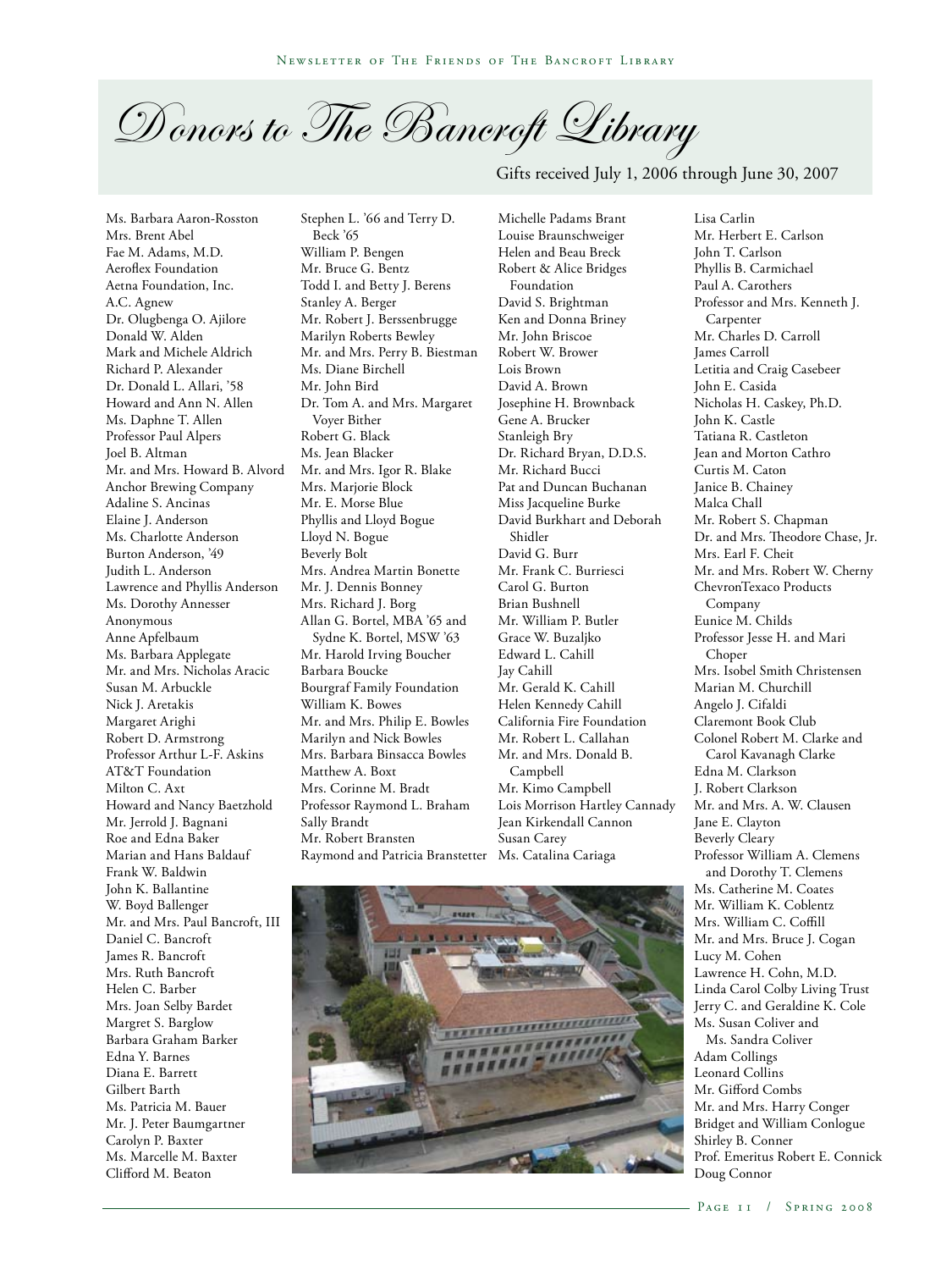Marilyn Biehl Cook Judge and Mrs. John S. Cooper Mr. Robert Paul Corbett Patrick Corman Mrs. Judith F. Cortese Jon Cosby and Kathi Gwynn Ms. Marilyn B. Couch Mr. and Mrs. Columbus B. Courson Dr. Constance J. Covington-Dallmann John M. Cox Mrs. Elizabeth Crahan Theodore W. Craig Mrs. Elaine C. Craig Dr. and Mrs. John C. Craig Susan H. Crawford Caroline and Thomas Crawford Dr. Lawrence Crooks David Crosson Charles L. Crow Anne T. Cushman Mrs. Claire Daggett Michael and Linda Dalton Ms. Heather C. Daroczi Beverly David, Ph.D. John G. Davies Donald W. Davis Rich and Anne Davis Mr. John A. De Luca Ms. Collette de Nevers Chilton Mr. Peter F. De Nicola Lester E. De Wall Francoise Debreu Lori E. Deibel Dr. and Mrs. Edgar DeJean Jean Deleage John G. and Ann Wonder Dempsay Ruth Desmond Karen and Ronald Dickenson Nina Dickerson Mr. Robert M. Dickover Mrs. Milton J. Dickson Dr. Duayne J. Dillon Mrs. Valerie D. Dinsmore Nancy and Hugh Ditzler Mrs. Marilyn T. Doe Mary Jane Dold Jack Dold David J. Donlon Dow Chemical USA Mr. John P. Doyle Mr. and Mrs. Shannon M. Drew Mr. Herbert W. Drummond, Jr. Mrs. Laurel G. Dubb Dr. Jon A. Dubin Marlene Q. Duffin Faith B. and Frederick K. Duhring Ann H. Duncan Thomas Dunphy East Bay Community Foundation Marlene Jensen Eastman and Rollin Jensen Cynthia A. Eastman



*The grand staircase during construction.*

Jackson Eaves, '48 and Pat Faber Eaves, '47 Denise Ebright and Kevin Harrington Larry Edelman Iris and Bill Edlund Mr. Ferol Egan Roy and Betsy Eisenhardt Mr. Amiram M. Eisenstein Prof. Emeritus Sanford S. Elberg Mr. and Mrs. Jonathan Elkus Professor W. Russell Ellis, Jr. Donald Emery Mr. Warren M. Emlen Mr. Joseph H. Engbeck, Jr. Ms. Claire Louise Englander Edwin M. Epstein Mary T. Escherich Grant D. Esterling James Evans Joan M. Evans ExxonMobil Foundation Suzanne Eyre Linda Fabbri Ms. Mary Fabilli Elsie Reimers Falconer Carol Falgout Beva Pilling Farmer Mr. and Mrs. Morley S. Farquar Jack and Iris Farr Professor and Mrs. Charles B. Faulhaber Rev. William M. Fay Mr. Allen S. Feder Federated Dept. Stores Foundation Lawrence and Marian Feigenbaum Lucy Rau Ferguson, Ph.D. Corey M. Fernandez-Klobas Ms. Gail L. Ferris David and Ann Fidanque Carol and John Field Charles D. and Frances K. Field Fund John M. Findlay Emily Huggins Fine

John Finnick and Kathleen Hegen Dr. Frances J. Fischer Ralph T. and Ruth M. Fisher Renee B. Fisher Foundation, Inc. In memory of Timothy J. Fitzgerald, Class of 1989 William Flanagan Mr. David Fleishhacker Ann and David Flinn Alyce T. Foley Barry L. and Victoria F. Fong Ronald G. Fong Bing Yue Fong Memorial Fund James P. and Randi L. Foster George M. Foster Mr. Elvin L. Fowler Mr. Richard L. Frank Barbara T. Frank Mrs. Marsha L. Franklin Robin G. and Peter B. Frazier Kimberly B. Fredrickson Mr. J. Arthur Freed Philip R. Friedel Howard and Carmel Friesen Harriet J. Friis John T. Fruehe Prof. and Mrs. Douglas Fuerstenau Harry and Kate Fuller Daniel C. Funderburk, M.D. Mr. David T. Funk Virginia Robinson Furth Ms. Anneke Gaenslen Mrs. Marianne M. Gagen Ralph W. Gaines Robert A. Galindo and Rita V. Galindo Elaine S. Gallaher Sam and Catherine Gallinger Mr. Sean Galvin Ms. Shifra Gaman Gap Foundation Carole Gardner David P. and Sheila S. Gardner Mr. Thomas F. Gates

Mr. and Mrs. Theodore H. Geballe Patricia Gedestad Mr. Harry Gee Dr. Sherman Gee Ms. Gloria Y. Gee Dr. Paul and Linda Geiger Genentech, Inc. General Electric Foundation General Mills Foundation Virginia B. Gerhart Elizabeth L. Gerstley Mr. James M. Gerstley Mr. and Mrs. Gordon Getty William A. Ghirardelli The Rosalinde and Arthur Gilbert Foundation Stephen A. Gilford Stephen P. Gill Ms. Christina M. Gillis Howard N. Gilmore Foundation John Gilmore Phoebe B. Gilpin Mr. Joseph P. Giovinco Elizabeth Griffin Girgich Ms. Elizabeth Goerke Mr. and Mrs. Philip J. Gold Steven and Susan Goldenberg Alan Goldfien, M.D. Lisa and Douglas Goldman Fund Linda P. Goldsmith Mr. Thomas Goldwasser Dr. and Mrs. Orville J. Golub Valerie Masson Gomez Dr. Ana M. Gomez-Bravo William L. Gonser Mrs. Marsha Gonzales Lois and Frank Goodall Evelyn Bingham Goodman Stephen Goodman Leslie Goodman-Malamuth George E. Gourrich James B. Graeser Mr. Thomas Graff Ann and Richard Graffis Mary Beahrs Grah Robert L. Gray Dr. Paul J. Green Mr. William G. and Shand Lathrop Green Lorrie and Richard Greene Ms. Mary E. Greenlee Fred F. and Carol D. Gregory Mrs. Evelyn Q. Gregory Daniel Gregory Mr. John H. Gregory David M. and Susan Clayton Grether Mr. Miljenko Grgich Dr. Michael D. Griffith Paul A. Grunland Czeslaw J. Grycz Mr. Victor F. Guaglianone and Ms. Janet L. Steinmayer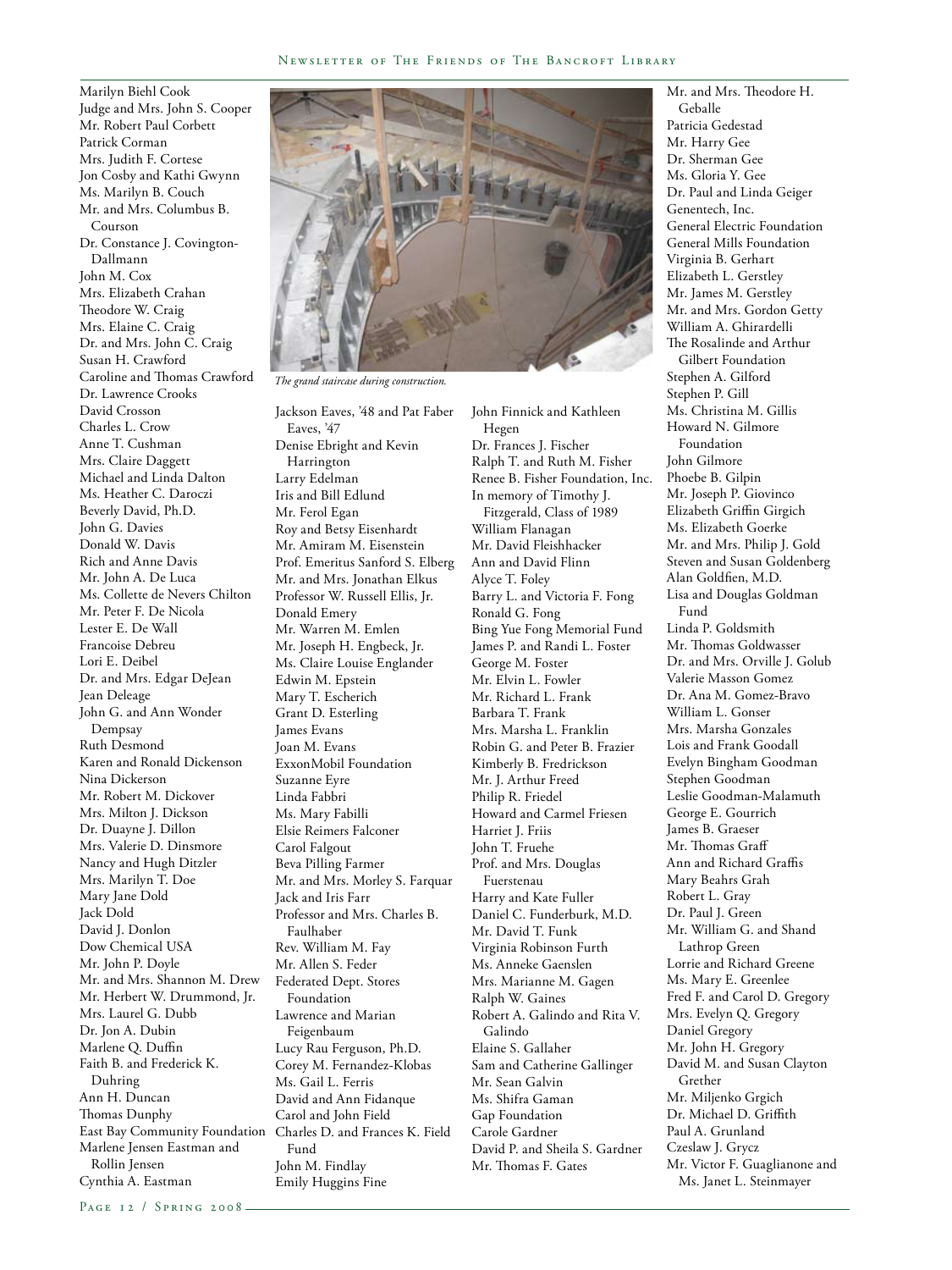Farley P. Katz

Ms. Annabella Gualdoni Mr. and Mrs. Rodney Guilfoil Janine M. Guillot Ronald R. Gustafson Mrs. Jean F. Guyer F. Joseph Gwerder Colleen and Robert D. Haas Mr. Timothy J. Hachman Edward T. Hager Mark Hagopian Professor Roger Hahn and Ellen Hahn Renee Renouf Hall Mrs. Patricia Jean Hall Thomas J. Hammer, Jr. Frances A. Hammond Professor Michael Hanemann Mrs. Mildred S. Hanff Mrs. Warren L. Hanna John and Kathryn Hansell Mr. Ralph W. Hansen Ann Harlow Elizabeth D. Harper Dr. Susan K. Harris Mrs. Robert N. Hart Mr. and Mrs. Peter D. Hart Charlene C. Harvey Professor Robert L. Hass Donald Haworth Mrs. Jacqueline N. Haws Kenneth and Janet Gray Hayes Adele M. Hayutin The Hearst Foundations Mr. Michael D. Heaston Mr. Warren Heckrotte Edythe B. Heda Dr. Joanne C. Heffelfinger Tamra C. Hege Mr. and Mrs. Richard Heggie Mrs. Janet C. Heiman Mr. Theodore E. Heindsmann Mrs. Grete Unger Heinz Clarence E. Heller Charitable Foundation Mr. Kenneth G. Hellyar Michael Henderson Hal and Marguerite Hennacy Bud and Mary Ann Henry Richard and Valerie Herr Dr. and Mrs. Kenneth Heuler Ira Michael and Elizabeth Heyman

Mrs. Esther Heyns Mr. Curtis C. Higgins Mr. Lynn A. Hildeman Edward W. Hildreth Richard Hitchcock Charles M. Hobson, III The Hofmann Foundation Robert B. Hofmann Catherine A. Holt Karen S. and Robert A. Holtermann Elizabeth Paul Hook Professor Ernest B. Hook Dennis and Ilene Horgan

Ms. Inge S. Horton Mr. James M. Hotchkiss, Jr. Judy and Joseph Houghteling George J. Houle Jacquelyn Lausten Housh Ms. Alice Q. Howard Patricia Howard F. Vernon Hudnut Mr. Ronald C. Hufft Robert P. Hughes Justine Hume Mr. and Mrs. Daniel M. Hungerford Peggy Huntington Ms. Ora Huth Gail C. Hutton Mr. Harold A. Hyde IBM Corporation Yasuko Ikeda William and Mary Iracki Angela B. Irvin Fred Isaac Bill Issel Ira Jacknis J. David and M. Barbara Jackson Professor William V. Jackson Dr. Proverb G. Jacobs, Jr. Matt D. Jacobson Dr. Marcia Jacobson Robert and Beth Janopaul Ms. Meri Jaye Joan Jenkins Ms. Marcia L. Jensen Mrs. Theodore L. Johanson, Friends of The Bancroft Library Katharine Hotchkis Johnson S. Allan and Marguerite L. Johnson Professor Leonard W. Johnson Franklin P. and Catherine H. Johnson



*Compact shelving for manuscripts, 1st floor.*

Vivian Knudsen Johsens Mr. G. Frank Joklik Mary-Ellen Jones Mrs. Arvilla T. Jones Lt. Col. James H. Jones David and Maureen Jordan Mr. Brewster Kahle Ms. Karen T. Kahler Mary Grace Soares Kaljian Fred L. Karren Dr. Myra L. Karstadt Professor Karl A. Kasten Robert L. Katz Gary and Ilene Katz

Linda B. Keene Ken and Karen Keller Mr. Dennis Kelly Jean A. Kelsey Dr. Charles C. Kelsey, D.D.S. Roseann Kerby Mr. Howard H. Kerr Mr. Holger Kersten Harlan Kessel Mr. Frank I. Ketcham Brandon and Trisha Kett Dr. Clarissa T. Kimber John K. King Mr. Robert W. King Carol L. King Allan and Patti Kingston Bob Kinkead Mr. Noel W. Kirshenbaum Mike Kitay Arron E. Klein Ms. Elsa C. Kleinman Dorothy Knecht John T. Knox Mr. Peter Koch Mr. Lawrence T. Kocher Mr. and Mrs. Robert Koenig Mary S. Kommers Koret Foundation Colonel Don and Bitsy Kosovac Mr. Thomas A. Koster Sue Kramer, in memory of Lawrence I. Kramer, Jr. Lawrence I. Kramer, Jr. Martha G. Krow-Lucal Kenneth Kung Mr. Gary F. Kurutz Dr. and Mrs. Watson M. Laetsch Charles A. Laetsch Lakeside Foundation Bjorn N. Lamborn Mrs. Ormond S. Lamson, '42 Mr. and Mrs. Edgar Lantz Paul L. Larsen Helen Lasota Mr. William M. Lassleben Mrs. Helga Lazzarotto Dr. John Leahy Leakey Foundation Mr. and Mrs. Edward K. Lee Professor James R.W. Leiby Mr. Jess K. Leo Pamela Lew Professor Raymond Lifchez and Judith Lee Stronach Professor Kent Lightfoot Eli Lilly & Co. Foundation John P. and Lois F. Lindley Thomas C. Lipp Professor Angela C. Little Dr. David Littlejohn Mr. and Mrs. Allan N. Littman Professor Leon F. Litwack Mr. John S. Livermore Connie and Robert Loarie Mr. Albert Locher-Bartschi

Jack C. Lockhart Dr. and Mrs. Deryck Lodrick Thomas J. Loftus Reva and David Logan Foundation Jack and Ione Lollar Glenn M. Loney Arthur P. Loring Robert A. Low Mrs. Lolita L. Lowry Alexander Lucas James F. Luhr Mr. and Mrs. Eugene V. Luttrell Ms. Marian S. MacIntyre Mr. Ian Mackinlay Ms. Martha Bancroft MacLaughlin Mr. Bruce Maclin Madison Sproul & Partners Clare Wisecarver Madocks Dr. Russell M. Magnaghi Al Maher Michael J. Makley Mr. George Mallman Mr. Michael Maniccia Donald B. Marans Martin Marciniak Marin Community Foundation Mark Twain Foundation Nicholas J. Markevich Dr. and Mrs. William H. Marmion Mr. and Mrs. Michael Marston Mr. Charles Hamilton Marston Russel A. Martin Dr. Gordon E. Martin Dr. & Mrs. Russell L. Martin, III Candace S. Martinez Doris Cuneo Maslach Donald Mastronarde Joan and Jack Mather Dr. W. Michael Mathes Edward A. Matovcik Professor Wallace I. Matson Beverly Wagler Matson Kent E. Matsumoto and Dee diSomma Mrs. Marie Lewis Matthews Mrs. W.V. Graham Matthews Dorothy H. Matthiessen André Mayer Mr. Allison D. Mayfield Fritz and Beverly Maytag Ms. Judith A. Mazia Ben McClinton J. Michael McCloskey Michael McClure Bruce McElhoe Mr. Brian D. McGinty Stuart McKee Arlene Allsopp McKinney Sylvia C. McLaughlin Professor Hugh McLean Ann Aherne McManamon Donald and Susanne McQuade Mechanics Bank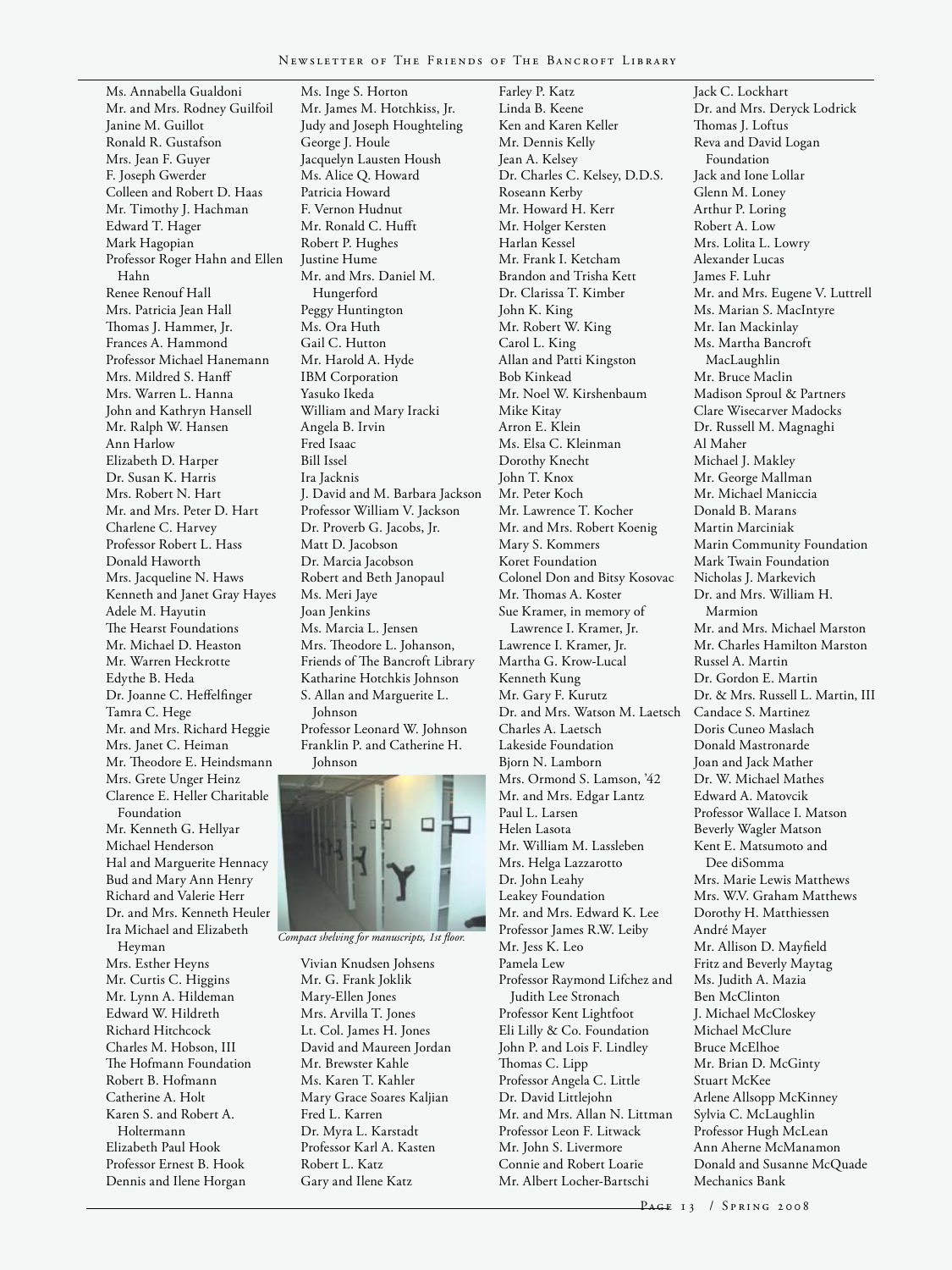Richard and Anne Melbye Margaret Fisher Mellen Andrew W. Mellon Foundation Dr. Knox Mellon Michael L. Mellor Mr. Nicholas Melnik Mr. Alan R. Mendelsohn Alan C. Mendelson Mr. Gary L. Menges Merrill Lynch & Company Fund Mr. and Mrs. Bob Merritt Ernest A. and Barbara P. Meyer Mr. J.D. Michael Roberta and Spencer Michels Professor Robert L. Middlekauff Donald C. Miller Mr. and Mrs. Walter Miller Eleanor W. Miller Patricia L. Milligan Patricia A. Milliken Arlen and Dorothy Mills James Vantine Mink, III Dr. and Mrs. R.E. Mitchell Professor L.D. Mitchell Ms. Margaretta K. Mitchell Neal Miura David T. Miura Van and Carolyn Moller Carol S. Moller Wilhemina Vogel Monson Mrs. Catherine Hurley Moody,'38 Marie Luise Otto James R. Moore Robert London Moore, Jr. Mr. and Mrs. Douglas Moore Morgan Stanley & Co., Inc. Suga Ann Moriwaki Linda A. Morris Frank P. and Gabrielle Morris Susan and Mark Morris Mr. William B. Morrish Mr. Ronald D. Morrison Nancy P. Moser Dan and Patsy Mote Anita L. Motta Professor and Mrs. William K. Muir Muller Family Foundation Karl Frederick Munz Professor L. A. Murillo Linda M. Murphy Douglass E. Myers Prof. Emeritus and Dr. Rollie J. Myers Harvey and Heather Myman Mr. and Mrs. Alan P. Nadritch Mr. Makoto Nagawara John and Barbara Nagle Harriet and Ed Nathan Mr. John Neerhout, Jr. Mr. J.B. Neilands Mrs. Frances B. Nelson Dr. Karen Barkas Nelson Mrs. Anne R. Nelson Kathryn M. Neri Dick Neuman and Sharon Kellum Neuman

Mr. Peter F. Neumeyer Michael and Catherine Newman Mr. Robert S. Newton Mr. and Mrs. Victor K. Nichols Kirstin Clark Nichols and Frederic H. Nichols Mrs. Carolyn A. Nickerson Surl L. and Patricia Nielsen Gilbert S. Niwa Mrs. Joan Nordman Mr. Jeremy Norman Mr. James G. Nourse Mr. Doyce B. Nunis, Jr. Robert G. and Sue Douthit O'Donnell O'Reilly & Danko Terry O'Reilly and Andrea Pierceall Mrs. Vandy O'Reilly Mr. Matthew W. O'Reilly Charlene A. O'Rourke Dr. and Mrs. K. Patrick Ober Mr. L. Terry Oggel Tom Oishi Mr. and Mrs. Robert M. Oliver Mr. Henry J. Ongerth Vicki S. Oppenheim Mr. Edward J. Oram Daniel D. Oswald Richard C. Otter Axel Ovregaard Gwenyth M. and Robert A. Page Ms. Olivia M. Palacio Morton D. Paley Susan A. Palmer D.C. Pappone and S.B. Meyer Mr. Donald G. Parachini Professor Roberta J. Park Professor Roderic B. Park and Mrs. Catherine B. Park Jacqueline J. Parker Ross and Lorraine Parmer Lorraine Parmer Mr. Garry Parton Carla A. Patterson Jack D. Paxton Mrs. Shirley J. Payne Mr. Scott W. Pector Charles A. Peek Lillian Sloan Pekrul Peninsula Community Foundation Steve and Liz Peterson Ted Peterson Peter T. Peterson Richard H. Peterson Mr. David Wingfield Pettus Pfizer Foundation Matching Gifts Program PG&E Corporation Foundation Mr. Milton Phegley Mrs. Mary P. Pierce Miss Mary E. Pike Edith and George Piness Dr. Daniel Pinkel



*Public corridor between Doe and Doe Annex, 2nd floor.*

Chan. Emeritus and Mrs. Karl S. Pister Alex and Kate Pope Patricia Pope Mr. John R. Post Ms. Elisabeth Downing Potts Mr. and Mrs. Craig E. Pratt Edward L. Pratt Mr. and Mrs. Robert Prindle Diana and Jim Prola Mrs. Betty Simmons Prosise Ms. Glenda L. Prosser Public Health Institute Professor David H. Pyle and Mrs. Connie J. Pyle Mathew Quilter Judith R. Raftery Lynne D. Raider Howard Alan and Gale Bolton Randall D. Jane S. Randolph Jean L. Ranney Wally and Gayle Ransom Doris L. Ransom Kent Rasmussen Winery Dr. R. Kent and Kathleen Rasmussen George W. Rathmell Katherine A. Reagan Barbara and Jack Reding Mr. William S. Reese Mr. W. R. Reidelberger Joann and Richard Reinhardt Elinor Reiss Professor Walter E. Rex Mr. Thomas Hugh Reynolds Ms. Flora Elizabeth Reynolds Judge and Mrs. Richard W. Rhodes

Dr. Anne Richardson Ms. Ronnette A. Riley Sharon and Don Ritchey Alicia Rivera Mark L. Rivers William C. Robbins Bruce and Shirley Roberts Justine Roberts Ann and Richard Roberts Hon. Ronald B. Robie Mr. and Mrs. Edwin O. Robinson, Jr. Judith Robinson Mark and Stephanie Robinson Leigh and Ivy Robinson Mr. Thomas W. Rogers Carlotte Rolde Gerry Rollefson Mr. Norman J. Ronneberg, Jr. Zeph D. Rose Joseph A. Rosenthal Bernard and Ruth Rosenthal Marion Ross Malcolm and Joan Ross Mr. and Mrs. John W. Rosston Mr. William Matson Roth Dick and Elena Rowson Mr. and Mrs. Robert S. Rutledge John B. Ruzek James Ryan Peter S. Samis Maren S. Sampson Bruce J. Sams Bernard U. Samuel Roger and Jeane Samuelsen Donald A. and Joanne Sandstrom San Francisco Foundation San Francisco Museum of Modern Art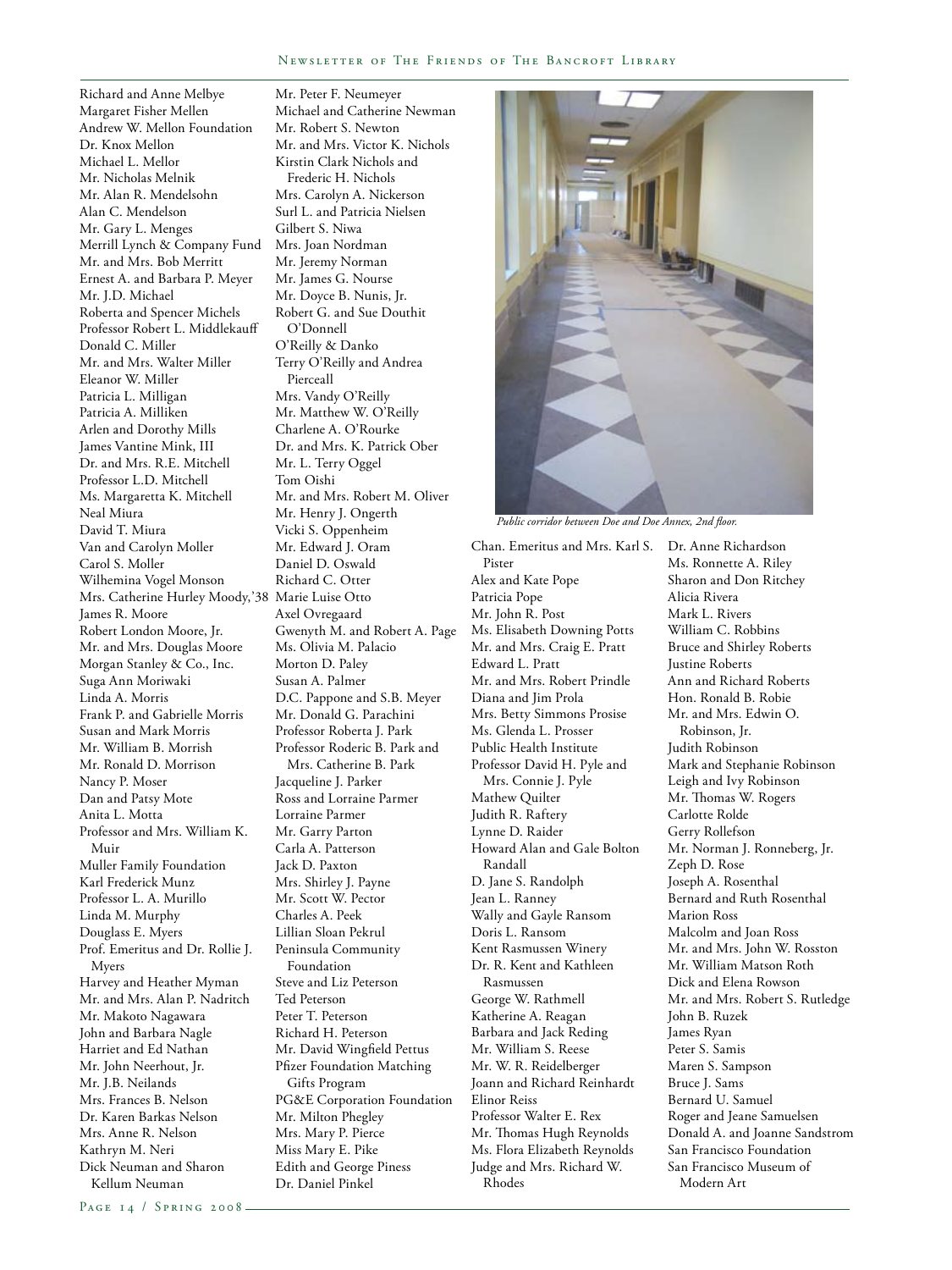Jack M. Saroyan Mr. Charles W. Savage, III Frederic A. Sawyer Mr. Tetsubumi K. Sayama Mr. George L. Saywell SBC Foundation Terry Trosper Schaeffer Dr. Martha E. Schaffer Nicholas B. Scheetz Harry N. Scheiber and Jane L. Scheiber Alexander H. Schilling Milton Schlesinger Max Schmidt Ms. Barbara Schmidt Ms. Thelma C. Schoonmaker Mrs. Ruth Page Schorer Ms. Judith S. Schuler Dr. John W. Schulz Mr. and Mrs. Randall F. Schwabacher Katherine and Chris Schwarzenbach William W. Schwarzer Donald M. Scott Pamela Seager Mr. John Eric Sealander Barbara W. Seeburger Joy H. Sekimura Anne G. Selinger Professor Peter Selz Dr. Andrew M. Sessler Susan Severin Jean Hartmann Seymour Benjamin and Susan Shapell Foundation Lois R. and Daniel Shapiro Carol Booth Sharon Janet B. Sharp Edward A. Shaw Carolyn Demeter Sheaff, '58 Shell Oil Company Foundation Barbara E. Sherard James F. Sherman R. S. Sherman Yuriko M. Shibata Mr. and Mrs. John J. Shook Professor and Mrs. Howard A. Shugart Janetta Thompson Shumway Mr. Alan B. Sielen Sierra Club Mr. Stephen M. Silberstein William H. Silcox Mr. Ernest J. Silveria Mr. and Mrs. Carl B. Simmons Sharon Simpson Michael R. Sims Ms. Rosalind Singer Mr. and Mrs. Michael J. Skinner Mr. David E.E. Sloane Bill and Marion Slusser George and Camilla Smith Marilyn G. Smith Professor Paul C. Smith

Mr. James B. Snyder Margaret M. and William E. Snyder Mr. Toby C. Solórzano, Jr. Charles V. Soracco, M.D. Carla Soracco Mr. and Mrs. G. Stuart Spence William and Anne Spencer Murray A. and Aneta W. Sperber Tod and Catherine Spieker Jim and B. J. Spitze Robert G. Sproul John and Marjorie Sproul Dr. W. K. Stadler Verne and Jackolyn Stadtman Alan G. Stanford David B. Starkweather Mr. and Mrs. Jack Steadman Laurie L. Stearns Jonathan Stebbins Mary Angelo Steel Alberta Hill Steele Mr. George E. Steinmetz Mr. Philip Stephan Charles and Tracy Stephenson Kurt Stevens Ms. Nancy E. Stoltz Ms. Carolyn Stone Carl J. Stoney Mr. Robert J. Streich Gaby E. Stuart Charles T. Sullivan Mr. S. Kent Sullivan Mr. Jaime C. Sumortin, Jr. Craig A. Sundstrom Roselyne Chroman Swig Albert A. Tadakuma Amy R. Tan Mr. J. Curtiss Taylor Ms. Jane S. Taylor Professor Elaine C. Tennant Mr. and Mrs. David Tennebaum Maria and Zygmunt Teodorczyk Mr. Anson Blake Thacher Mr. Carter P. Thacher Evelyne Thomas Jeffrey Thomas Ms. Susan D. Thomas Katharine W. Thompson Matthew Thurlow The Tides Foundation Dr. Howard E. Tompkins Mr. and Mrs. Robert Torrano Mr. Gary Jerome Torre Ms. Joan M. Torykian Robin Kelly Toth Prof. and Mrs. Charles H. Townes Ms. Rebecca G. Tracy Lee Trammell Mr. Forrest E. Tregea Peter D. Tremblay for The Tremblay Family

Ms. Mary Trotter Arthur I. Trueger

Thomas K. and Roxanna S. Trutner Dr. Constantine Tsonopoulos Robert R. Tufts Honorable Richard E. Tuttle and Sally Tuttle Charlotte A. Tyler Frances Esquibel Tywoniak Unilever United Way of Fresno County United Way of San Joaquin County Elizabeth S. Upham Monte Upshaw Wayne & Gladys Valley Foundation Judge Brian R. Van Camp Mr. Thomas S. Van Den Heuvel Doris Machado Van Scoy Mrs. John M. Van Zander Douglas C. Vernon Mr. Terry J. Viele and Mrs. Kathy W. Viele Mr. Richard A. Vignolo Mr. Daniel Visnich Mr. Daniel G. Volkmann, Jr. Carol Norris Voss, '58 Wachovia Corporation Mr. Stephen A. Walker Craig and Marissa Walker Walt Disney Company Foundation Richard B. Walton Susan and Felix M. Warburg Jeanne B. Ware Dr. Patricia Armstrong Warren Sheridan and Betsey Warrick Dr. Donald Warrin Willard D. Washburn



Washington Mutual Matching Gift Program Cindy Claymore Watter Mr. and Mrs. Edgar L. Weber Martin J. Weber Sally C. Wegner Ms. Marla S. Weinhoff Marilyn and Raymond Weisberg

Mr. Douglas Weisfield Dorothy and Fred Weiss Pat Welch Wells Fargo Foundation Emmy E. Werner Mr. Klaus W. Werner Judith R. Wessing A. Marilyn Haskell Wheeler '53 Marilyn and Howard Whelan Harry W. and Bernice D. Whitcomb David E. White Martha E. Whittaker Patricia Whittingslow Ms. Barbara A. Whitton Ms. Mary L. Wickwire Ms. Rita Wieland Bill and Vicki Wilcox John Wiley & Sons, Inc. Mr. Peter B. Wiley and Ms. Valerie Barth Dr. Judith Ann Wilhite Mr. and Mrs. Witold T. Willer Pamela and Hugh Williams Dino Williams Stanford E. Williams Judge Spencer Williams Mrs. Phyllis Stickland Willits Ms. Bonnie Wilson Mr. John J. Winberry Mr. and Mrs. John Windle Robert and Susan Winn Mr. Laurence P. Winship Sheila Wishek Mr. Alan Wofsy Mr. Edward O. Wolcott Dr. Sarah Wolf-Konior Norman Muir Wolff (UCSC, 1976) Dr. Charles M. Wollenberg Fred Womble Brian M. Wong Sheryl L. and Robert R. Wong Lucille J. Wong Ms. Isabel Wong-Vargas Dr. and Mrs. Calvin D. Wood Mr. and Mrs. Thomas Edwin Woodhouse Mr. Lawrence A. Woodward Mr. Christopher R. Woolf Tom and Amy Worth William P. Wreden, Jr. Pat Wright, in memory of Timothy J. Fitzgerald Mrs. Anne G. Wright Jacques S. Yeager Rachel P. Young Gail M. Zabowski Professor and Mrs. Lotfi Zadeh Mr. William Nicolas Zavlaris Ms. Bernadine Zelenka

PAGE 15 / SPRING 2008

Frederic Zigmond Peter and Midge Zischke Zischke Stonewall Fund Donna D. Zitomer